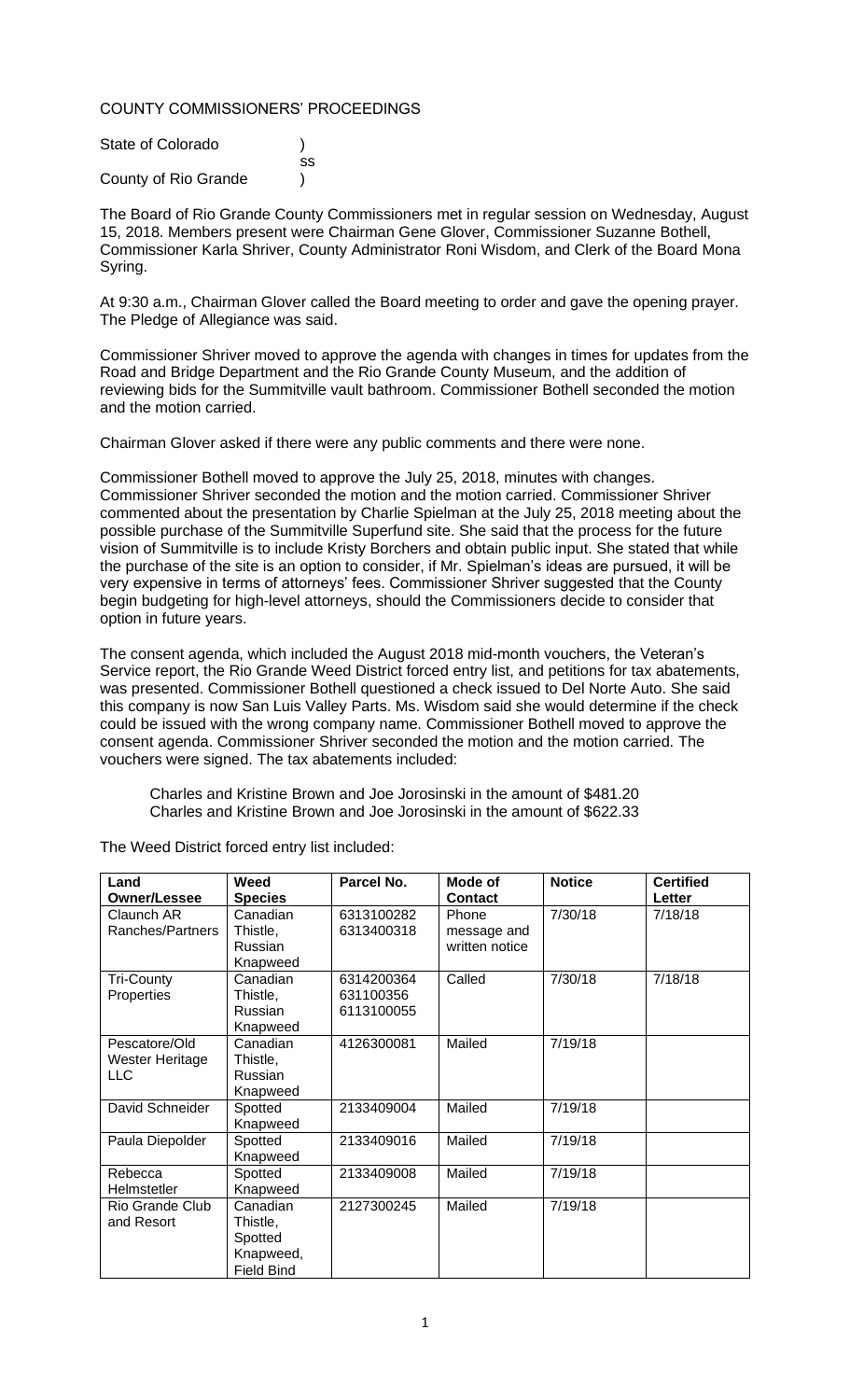|                                  | Weed, Musk<br>Thistle                                                                    |             |                |         |
|----------------------------------|------------------------------------------------------------------------------------------|-------------|----------------|---------|
| Craig Mintzlaff                  | Canadian<br>Thistle                                                                      | 2126301006  | Mailed         | 7/23/18 |
| Robert Flynn                     | Canadian<br>Thistle                                                                      | 2126301009  | Mailed         | 7/23/18 |
| <b>Bear Creek</b><br>Subdivision | Canadian<br>Thistle                                                                      | 2126201030  | Mailed         | 7/23/18 |
| Louis and Jerry<br>Schmidt       | Canadian<br>Thistle, Hoary<br>Cress,<br>Perennial<br>Pepper Weed,<br>Russian<br>Knapweed | 63113300442 | Call           | 8/6/18  |
| Meeper                           | Canadian<br>Thistle                                                                      | 1928200241  | Written notice | 8/7/18  |

At 9:39 a.m., at the request of the Treasurer, the following tax certificate was approved: Tax certificate #7837 is assigned to Teresa and Kevin Petty. Assessed owner is Edward Tietig. Property is located at Lots 14-15, Block 17, Alpine Village No. 1. Schedule 21251 17010 for tax year 2014 in the amount of \$238.43.

Commissioner Shriver moved to approve the tax lien assignment sale. Commissioner Bothell seconded the motion and the motion carried.

Ms. Wisdom requested approval to void a warrant to Shamrock Foods in the amount of \$3,483.27. The original check was lost and had to be reissued. Commissioner Bothell moved to approve the voided warrant. Commissioner Shriver seconded the motion and the motion carried.

Ms. Wisdom reported that Veterans Affairs will receive an increase in funding in the amount of \$300.00 per month (total per month: \$1,225.00). Ms. Wisdom said that Jack Rudder is considering what to do with the additional funding.

Ms. Wisdom reported that the Colorado Health Pool renewal meeting will be held on September 13, 2018 from 10:00 a.m. to 1:00 p.m. She asked who should attend with Commissioner Shriver. Commissioner Shriver said that Kristy Dennis and Ms. Wisdom should attend. Commissioner Bothell asked if it would be possible for employees to choose the amount of their deductibles. Commissioner Shriver said this should be discussed with CTSI. Commissioner Bothell said that this would be a benefit to employees. Commissioner Shriver said that the cost of administering this would have to be considered. Ms. Wisdom said she would find out what the County's options might be.

Ms. Wisdom reported receiving notification from the Sheriff's Office that effective August 13, 2018, it can perform vehicle identification number inspections.

Ms. Wisdom reported that she attended a meeting of town and other community managers about the San Luis Valley Branding Initiative. A new logo has been created to be used to brand the Valley as one area.

At 9:47 a.m., Louise Colville, Rio Grande County Museum, was present to update the Board. Ms. Colville reported that training to learn how to store archived photos on the iCloud will cost up to \$1,574.00 (10 hours). Scans can be downloaded from the iCloud, cleaned up if necessary, and sold. It will cost a total of \$440.00 per year to put the photos online on the Museum's server. Ms. Colville said she feels comfortable with this process and the costs. She reported that if equipment is purchased by August 28, 2018, it will cost \$199.00.

Ms. Colville explained that by handling the photos this way, they will look professional and be easier to sell. She recommended that she send a letter to John Paulson requesting that he release the photos in his possession. Chairman Glover suggested that both he and Ms. Colville sign the letter. He said the letter should be sent to Mr. Paulson as soon as possible.

Ms. Wisdom asked if the Museum is creating a separate website from the County's. Ms. Colville said the Museum needs its own site because it is so large.

Ms. Colville said that the Creede Historical Society sells its photos for \$15.00 each. She said its system is more complicated than the Museum's will be.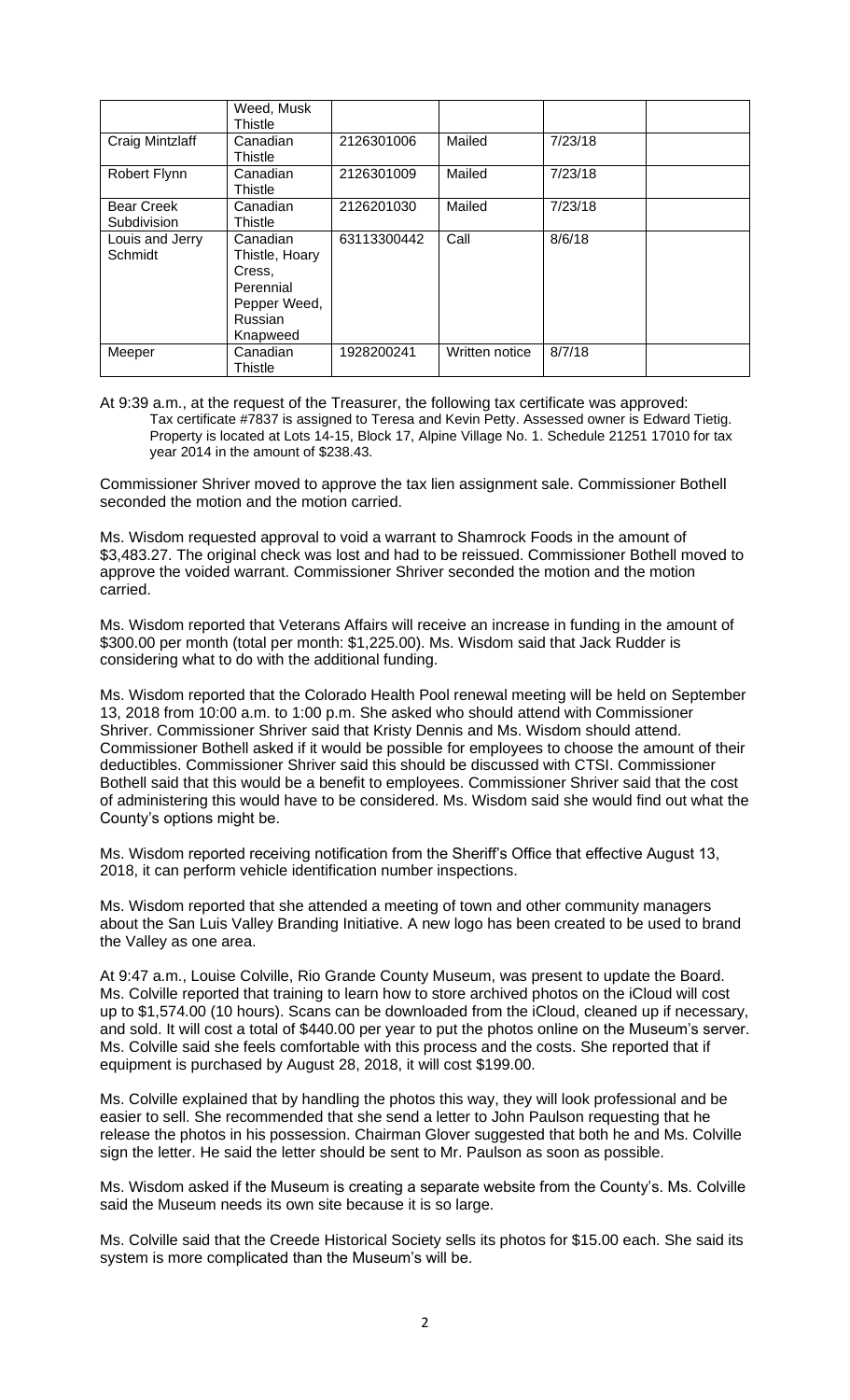Commissioner Shriver noted that the Monte Vista Historical Society is facing financial challenges and may request some support. New members and people to run the Historical Society are needed. Commissioner Shriver said that the Historical Society also sells photos. She suggested that a merger of the Historical Society and the Museum or a cooperative agreement between the two might be needed in the future. Ms. Wisdom suggested that each website provide a link to the other. Ms. Colville said that whichever agency sells a photo should receive the proceeds from that sale.

Commissioner Bothell reviewed the Museum's budget and noted that there are funds to complete this project and get the photos back this year. Chairman Glover asked if the photos can be sold in the Museum's gift shop. Ms. Colville said they could. She added that photos are being chosen for a farm art show and these can be sold. Ms. Colville stated that the Clerk's Office is now printing all color photos. Commissioner Bothell said that the photos should be printed on photographic paper by a professional printer.

Ms. Wisdom suggested that Museum photos could be displayed in the Courthouse. She also suggested that the Rio Grande Prevention Partners photo exhibit be displayed at the Courthouse. Commissioner Bothell asked if the halls were wide enough to accommodate photos displayed on easels.

Ms. Colville said that there are several ways to expand the Museum's gift shop. Photos, hand crafts, and books can be sold. Chairman Glover said he would help with the gift shop over the winter.

Ms. Colville said she would start the photo project after Labor Day. She said it will take several days to mount the World War I exhibit and program. Ms. Wisdom asked if there will be photos of the veterans' plaques. Ms. Colville said that people would probably buy photos of these plaques.

At 10:11 a.m., Ms. Wisdom reported that there will be meeting of the Colorado Children's Campaign at the Early Childhood Council on September 11, 2018, from 11:30 a.m. to 1:30 p.m., in Alamosa. She said that there is always good information to be gleaned from this meeting.

Commissioner Shriver reported that she, Emily Brown, Department of Public Health, and Jody Kern, Department of Social Services, participated in a conference call to discuss public health, social services, and boards of county commissioners. Rio Grande County was the only county in Colorado chosen for this interview completed by a school in Washington, D.D. She said that a report would be available soon. She also reported that the Monte Vista Kids' Connection received a Walton Foundation grant for lunches. Commissioner Shriver noted that it is interesting that federal agencies are noticing the County. Ms. Wisdom said that the Valley is considered because of the number of children living in poverty.

Commissioner Shriver said that the demographics distributed at the economic summit were interesting. She said that there are a number of grandparents and great grandparents raising children. Chairman Glover said that there are a number of children raised by grandparents on the Navajo Reservation.

Ms. Wisdom distributed budgets for the BOCC, the Extension Service, the McMullen Building (including the pavilion), the District Attorney, community assistance funds (which includes veterans, seniors, Tu Casa, etc.), and indirect services. The community assistance funds budget will demonstrate how the County supports other agencies. Ms. Wisdom reported that the County supports the Extension Service in the amount of \$48,000.00. Commissioner Shriver added that Rio Grande and Alamosa Counties provide the majority of support, while other counties do not provide much support. The San Luis Valley Board of County Commissioners will discuss budget requests at the August 27, 2018, meeting.

Ms. Wisdom presented the County's workers' compensation report, as of June 2018. The County's loss ratio is down five percent from 27 percent in 2017. Two claims came from the Sheriff's Office and one came from the Road and Bridge Department. The County property pool is at a rate of 140 percent; it was one percent in 2017. The flood and related damage at the Museum is the reason for this increase.

At 10:30 a.m., Emily Brown, Department of Public Health, was present to update the Board.

Ms. Brown reported that there will be a health assessment planning and staff retreat on August 24, 2018. The office will be closed that day, and the closure will be announced in the newspaper. Ms. Brown also stated that the Rio Grande Hospital Community Health Needs Assessment will be conducted on September 27, 2018. Ms. Brown said that the hospital has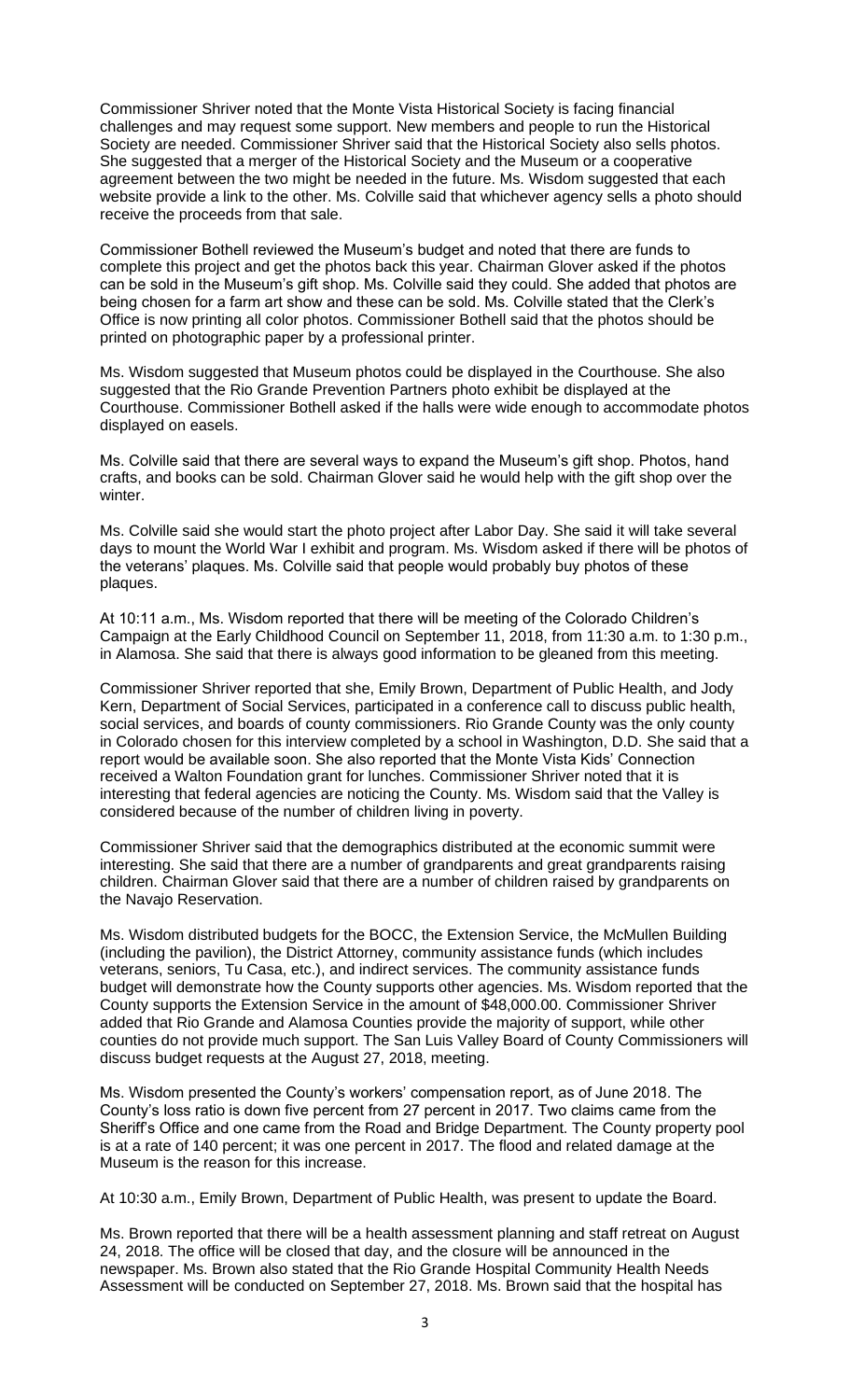included Behavioral Health in this assessment. She explained that Arlene Harms, Rio Grande Hospital Chief Executive Officer, has a goal for the next three years and wants to create a standing assessment group. A coordinator may be hired for this process. Commissioner Shriver said that coordinating the various assessments is good. Ms. Brown said there will be monthly meetings through November.

Ms. Brown reported that the contract with Stericycle is set up and there are sharps boxes in the Public Health office. Ms. Brown said she has talked with the jail and the courthouse staffs. The courthouse staff informed her that it is against State regulations to have needles on courthouse property. Ms. Brown suggested that there might be an outdoor option that can be controlled by Public Health. She said a container like a night deposit box could be used to accept needles in containers (not individual needles). She stated that the service could be free to County residents; out-of-County residents would be charged for the service. Sharps containers could be sold, as well. Commissioner Bothell asked if drug users who want to dispose of needles will talk to Department staff. Ms. Brown said that drug users are not part of the needle disposal plan and noted that the SLV Health Access Risk Reduction Project is for drug users.

Chairman Glover suggested that the drop box could be placed next to the ballot drop box near the Annex. Commissioner Shriver said there might be confusion and needles could be dropped in the wrong box. Ms. Brown said that the person dropping off a needles container could call the Public Health Department and a staff member could meet him or her and unlock the drop box. Ms. Brown said that she will talk to Chaffee County about its needle disposal program.

Commissioner Bothell asked how people will find out about the needle disposal program. Ms. Brown said the program will be advertised.

Commissioner Shriver asked if the needle drop boxes could be located at local hospital clinics. Ms. Brown said Ms. Harms is concerned about the cost and administration of the program at their locations, but is in support of the idea for the County. Commissioner Bothell expressed concern that people might drop trash in the drop box. Ms. Wisdom suggested installing an intercom system near the box to be used to call Public Health staff. Commissioner Bothell suggested that a doorbell could work, as well. Chairman Glover said it is important to have someone from Public Health monitor the drop off. Ms. Brown said that needles will be picked up quarterly.

Ms. Brown said that there is funding in the Public Health budget to purchase a drop box. She suggested that it could be installed either near the Public Health generator or behind the Annex. Ms. Wisdom noted that there is a parking space there, which is designated has a handicap space. She said this designation could be changed. Ms. Brown said she will email more information to the Board.

Ms. Brown presented several contracts for approval and signature:

- Toni Steffens-Steward in the amount of \$35,400.00, for Communities that Care; this is extra funding for regional support for five Valley counties (the contract does not include Mineral County); Ms. Steffens-Steward is the point of contact for the region.
- Kimberly Bryant in the amount of \$26,676.00, for State Innovation Model; Ms. Bryant coordinates with Behavioral Health; this is the third year of a three-year grant and there are some federal restrictions; travel expenses are not included.
- Kristi Hillis in the amount of \$15,900.00 for Tobacco.
- Cynthia Ford in the amount of \$39,000.00 for the Healthcare Coalition; Ms. Ford is Alamosa County's part-time Emergency Manager and also works part time for Rio Grande County; this two-year grant (with five-year continuation) will end in July 2019; another grant will be sought, perhaps with a different fiscal agent.
- Tobacco memoranda of understanding:
	- o Alamosa (includes Environmental Health) in the amount of \$45,000.00
	- o Conejos in the amount of \$27,000.00
	- o Costilla in the amount of \$27,000.00
	- o Saguache in the amount of \$27,000.00
- Healthy Communities memoranda of understanding:
	- o Costilla in the amount of \$25,680.00
	- o Saguache in the amount of \$9,300.00
- Costilla County in the amount of \$15,350.00 for the Office of Behavioral Health; this is money from Costilla County.

Commissioner Bothell moved to approve the contracts. Commissioner Shriver seconded the motion and the motion carried. The contracts were signed.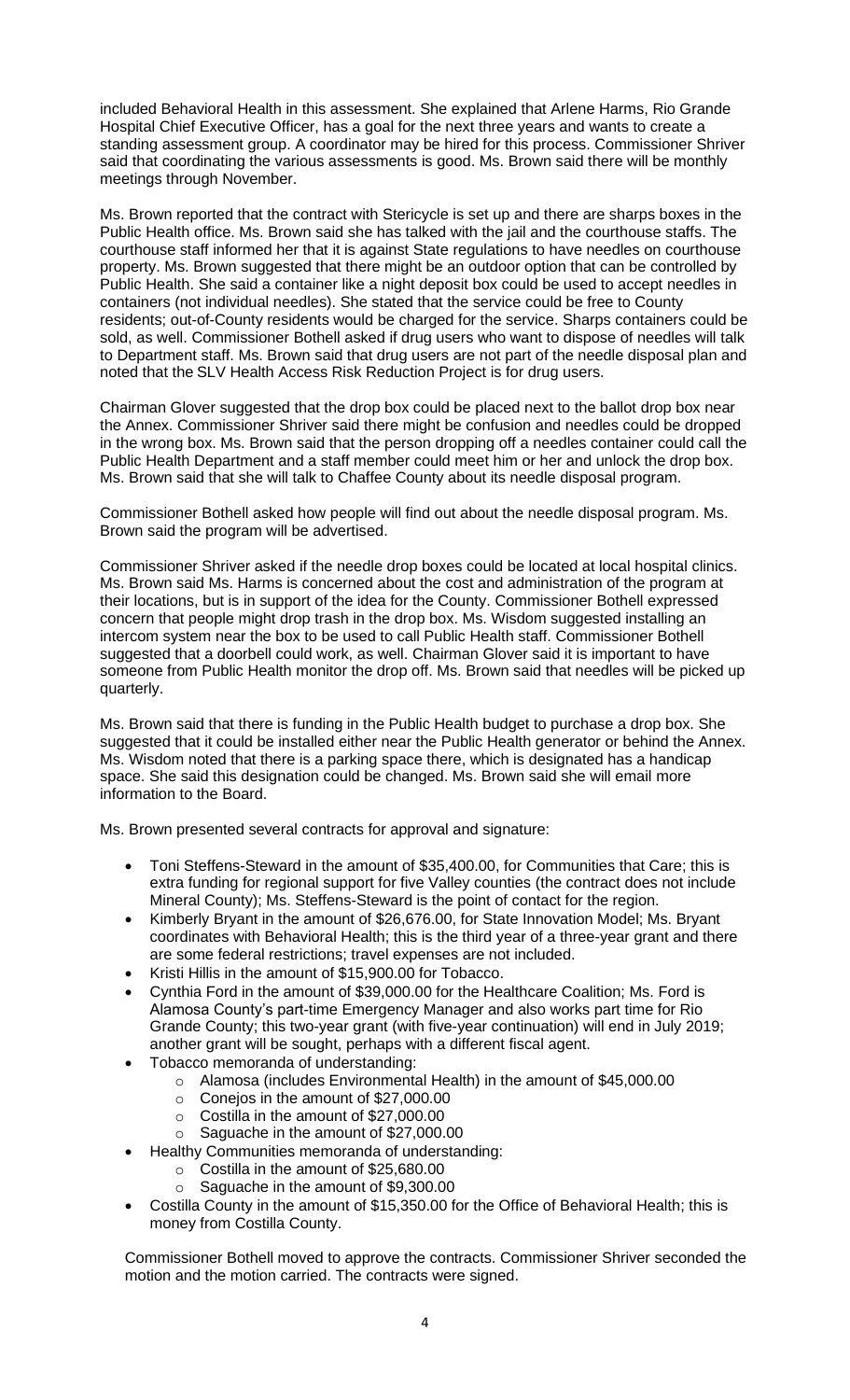Ms. Brown noted that the contracts are formatted differently, and asked the Board if it has a preference for formatting. She explained that the State has asked that all contracts be very clear with regard to contractors and sub-recipients. She also said that Chaffee County has an issue with the indemnification clause included in contracts. Ms. Brown will speak to County Attorney Bill Dunn regarding the indemnification issue. Commissioner Shriver suggested that the subcontracts be formatted using one template and noted that these contracts have been in use for years. Ms. Brown expressed concern that the OMB Super Circular regulations will change what is to be included in contracts.

Ms. Brown reported these individual contracts require a great deal of management responsibility and this tends to burn her out. But she said that more regional contracts are needed to provide services and programs.

Ms. Brown reported discussing establishing an emergency operations center on the west side of the Valley with Emergency Manager Chris Ortiz. Locations such as schools and the Del Norte fire house are being considered. Commissioner Bothell said she does not understand how the Del Norte Fire Department will use the school's field house because there are several classrooms in the building. Ms. Brown said that Mr. Ortiz will begin discussions. Commissioner Bothell asked if electronic equipment will be needed. Ms. Brown said it will be needed. She noted that the Annex now has Wi-Fi, but more equipment will be needed. Commissioner Shriver stated that the South Fork Fire Department was used as headquarters during the West Fork fire and that the fire was managed from the Del Norte school.

Ms. Brown reported that some recent Environmental Health inspections have not gone well. Some inspectors are frightened and have asked for additional support on subsequent inspections. Ms. Brown said they should not have to worry about doing their jobs. She stated that the problem may come up again, and requested support from the Board. Chairman Glover asked if the problem stems from the fact that health inspections have not been conducted as much as they are now. Ms. Brown said that this may have been the case for a couple of the specific situations where there was a newer process in place. Commissioner Bothell asked what sort of support Ms. Brown wants from the Board. Ms. Brown said the Board should be aware that there is a problem and if it receives complaints that the Commissioners either explain the process or refer the complainant to the Department of Public Health. She said that if the problem escalates to a level of harassment, more discussion will be needed.

Ms. Brown said that the Department has received one good application for the nurse position. An interview will be scheduled.

Ms. Brown reported that the jail nurse is good to work with. She is researching if the Alamosa jail provides vaccinations and tuberculosis testing. The Rio Grande County jail nurse recently needed to provide a tetanus shot for an inmate and used one from Public Health. How to bill for this service needs to be determined.

At 11:12 a.m., Patrick Sullivan, Road and Bridge Department, was present to update the Board.

Mr. Sullivan reported that the gate on County Road 14C has been removed. Chairman Glover added that the sign is down, as well. He suggested that Mr. Sullivan find out if a directional sign to Bureau of Land Management land is permitted. Mr. Sullivan said he would talk with property owner John Wilder.

Mr. Sullivan reported that "No ATVs" signs might be possible that would include arrows on designated routes. He said it is important to not install too many signs. He also said an educational effort is needed in order to teach riders where it is permissible to ride. Commissioner Bothell asked if survey stakes could be used. Chairman Glover stated that because the Town of South Fork designated specific ATV routes, it is the town's responsibility to train riders and to patrol the roads. He said that South Fork needs to be educated. Commissioner Bothell asked if the County holds any liability for riders riding where they should not. Mr. Sullivan said that maps showing designated roads prevent liability. He said that there have been accidents on Forest Service roads but there have been no accidents on County roads. He also said that more discussion about ATVs is needed. Chairman Glover said that there is an agreement with the Colorado Department of Transportation for ATV riders to move from point to point to get to the mountains.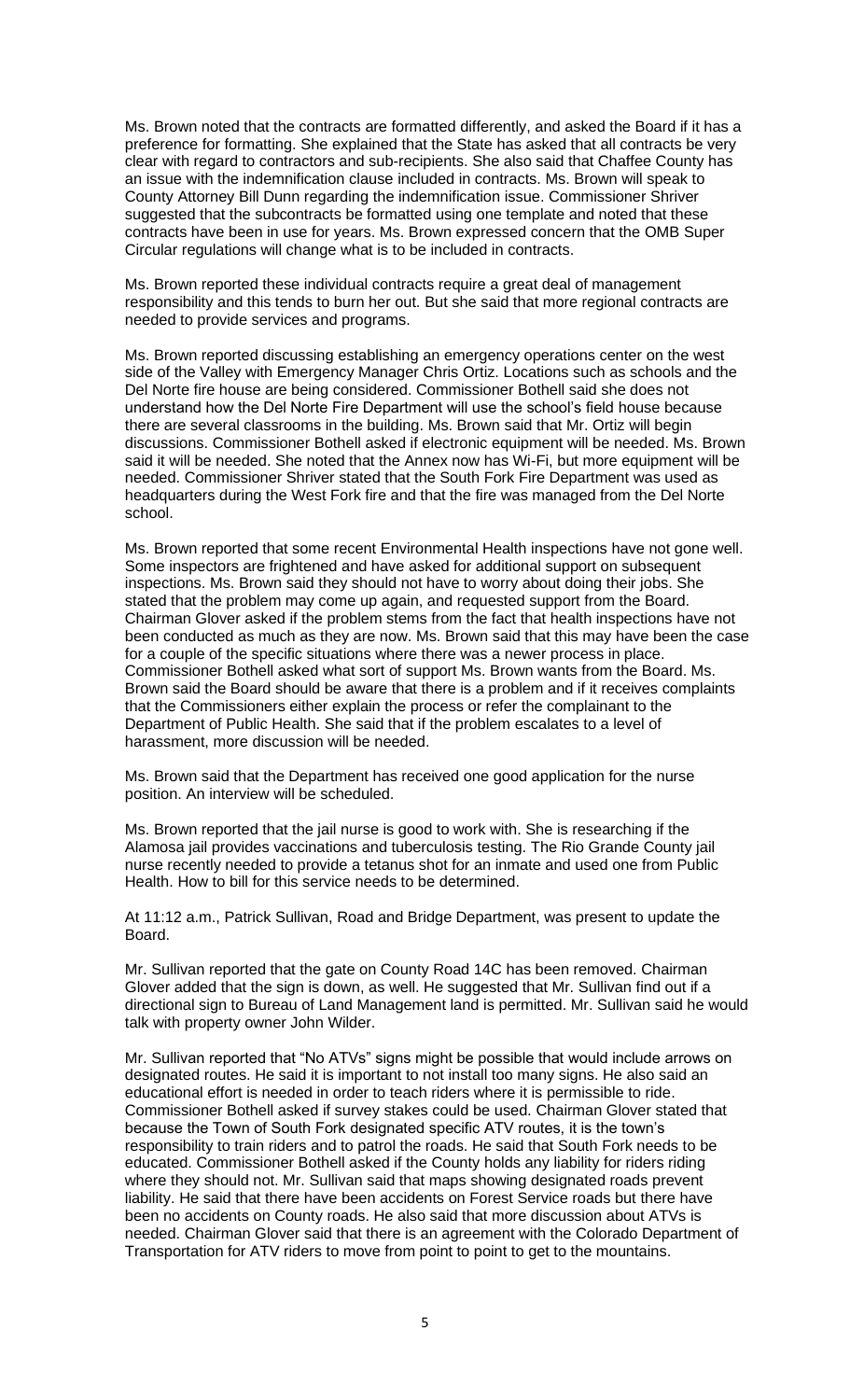Mr. Sullivan reported receiving a call from the Colorado State Patrol and an email from South Fork Police Chief Don McDonald regarding the Rhythms on the Rio event. The event planners did not obtain a permit for the event. Mr. Sullivan said that he was unsure if the burro run was held this year, and noted that there were drops in communication about the event. Commissioner Bothell asked if the Tourism Board should be involved in order to make sure event planners know what permits are needed. Chairman Glover stated that Rhythms on the Rio is given carte blanche. Mr. Sullivan reported that Chief McDonald has requested an after-action discussion regarding the flaggers used for the event. Commissioner Shriver stated that the event planners get permission for the event from the Forest Service.

Mr. Sullivan reported that an estimated total of \$150,000.00 will be spent on liquid oil on County Road 13. Chairman Glover recommended that this road be paved this year so that the gravel will not shift. Commissioner Shriver agreed, stating that the recent rains are affecting the road. Mr. Sullivan said it will take some work in spots where the binder used on the road failed. He said the Department will schedule the work for mid-September. A full crew and flaggers will be used.

Chairman Glover asked how long the paving project will take. Mr. Sullivan said it will take six to eight days to lay the asphalt. He said that a mile per day could be completed. Commissioner Bothell asked if the base is compromised because of the failed binder. Mr. Sullivan said the base is not affected; a different topsoil was brought in. He said once the binder is tight, the road can be paved. Commissioner Shriver said the community on County Road 13 should be notified, if pavement is pursued this year.

Mr. Sullivan invited the Board to inspect County Road 8 North; he said it turned out well.

Commissioner Bothell asked if paving County Road 13 is a higher priority than surfacing other roads. Mr. Sullivan said that maintaining an unpaved County Road 13 would be expensive, noting that every time snow is plowed, gravel will be moved. He recommended focusing on southern County road next year. Chairman Glover said it is important to protect the gravel on County Road 13 and beat the original paving schedule. Mr. Sullivan agreed that this is the best option. He said he is working on scheduling several projects and will include this one. The consensus of the Board was to agree to pave County Road 13.

Mr. Sullivan reported that CDOT is applying overlay on Highway 17 to Highway 285 and replacing the crossing in Center. He said the Road and Bridge Department may help with this if it is needed. The project begins in April 2019. Chairman Glover added that CDOT has restructured its budget so some projects have changed.

At 11:40 a.m., Ms. Wisdom presented a resolution regarding introducing non-native species of wolves into Colorado. She said this was discussed at the recent San Luis Valley County Commissioners meeting. The resolution states that Rio Grande County does not approve the introduction of the wolves. Chairman Glover said this would be dangerous. Commissioner Bothell noted that the San Luis Valley County Commissioners recommended that a resolution be drafted from each county. Ms. Wisdom said that the resolution would be recorded in the County and then sent to the San Luis Valley County Commissioners. Commissioner Bothell moved to approve the resolution against introducing non-native species of wolves into Colorado. Commissioner Shriver seconded the motion and the motion carried. The resolution was signed. Book 592 Page 460

Commissioner Bothell presented the Regional Emergency Medical and Trauma Advisory Council Commissioner Appointments. She explained that the State asked the Council to revise its bylaws and its board. The Valley county commissioners are responsible for the bylaws, and the San Luis Valley County Commissioners have signed them. The San Luis Valley County Commissioners also requested input on who would serve on the RETAC board; the following nominations were made:

Medical Director Sub-Committee: Trauma Surgeon **Dr. David Geiger**<br>Resource Facilities Sub-Committee: Chris Rodriguez, Costilla County Resource Facilities Sub-Committee:

EMS Sub-Committee: Stefan Ortega, Monte Vista Ambulance Ryan Daugherty, Alamosa Ambulance Hospital Sub-Committee: Arlene Harms, Rio Grande Hospital Julie Ramstetter, SLV Health Kelly Gallegos, Conejos Hospital<br>Dr. Grant Hurley SLV Commissioners Association: Suzanne Bothell, Rio Grande County<br>Trauma Surgeon Trauma Surgeon Emergency Manager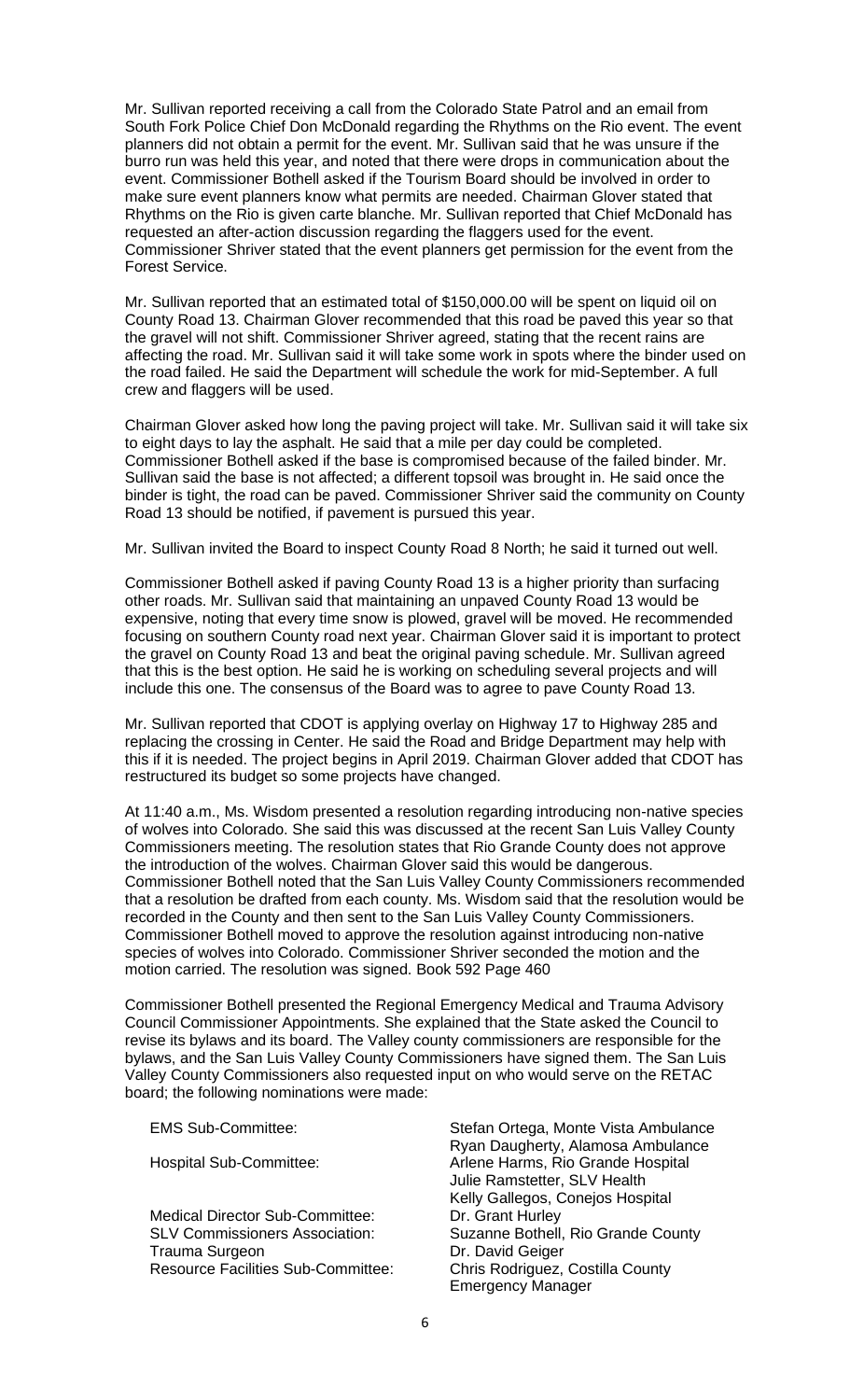Commissioner Bothell explained that the Resource Facilities Sub-Committee includes people who were involved with RETAC as a sub-group, previous to this reorganization. She noted that there is good participation from this board. Commissioner Bothell said that when the nominations have been approved by the counties, there will be a meeting. Commissioner Bothell moved to approve the RETAC commissioner appointments. Commissioner Shriver seconded the motion and the motion carried. The nominations were signed.

At 11:49 a.m., Ms. Wisdom asked the Board if it wants to schedule a work session regarding the 2019 budget before the next San Luis Valley County Commissioners budget meeting. She said the BOCC needs to consider the minimum wage increase and how to manage step-and-range salaries. The work session was scheduled for August 21, 2018, at 1:00 p.m.

Ms. Wisdom reported that she will attend a venture capital meeting on August 16, 2018. She said there is a venture capital group that focuses on the rural component. She stated that venture capital can be used as an economic development tool.

Ms. Wisdom reported that no bids have been received on the Summitville vault bathroom request for proposal. Commissioner Shriver reported that she spoke to one company that did not bid because it has no inventory left. She also reported that the other company that makes these bathrooms is bidding on a larger project and has not sent a bid for the Summitville project. She stated that the grant funding for this project has been arranged. Commissioner Bothell asked if funding was coming from El Pomar. Commissioner Shriver said that El Pomar meets in September but back-up funding has been located. The County will pay \$8,700.00, as planned.

At 11:55 a.m., Chairman Glover asked for Commissioners' updates.

Commissioner Shriver reported that the recent economic development summit was good and well attended. The summit stressed heritage tourism. The Colorado economic development group focusing on recreation attended the summit. Commissioner Shriver reported that the VF Corporation is moving its headquarters to Denver and making a huge investment in the State. She said that the Valley is seen as a diamond in the rough concerning outdoor recreation opportunities.

Commissioner Shriver reported that Tri County Senior Citizens continues to move forward. She said that there are funding issues and that it is a challenge to get people involved.

Commissioner Shriver reported that according to the County Health Pool, the County will stay at the same level in 2019.

Commissioner Shriver reported that the Rio Grande Watershed Emergency Action Coordination Team is acknowledging the fifth anniversary of the West Fork Complex Fire. She said that the future of the organization is questionable. Funding and the people involved are changing. Commissioner Shriver said that no more funding is available and any available RWEACT funds will be used for the radar project. Ms. Wisdom suggested that a video could be made about the Spring Fire showing the area before the fire and the area after the fire. Commissioner Shriver said that RWEACT's water testing equipment will go to the 416 Fire and other equipment will go to the Spring Fire.

Commissioner Bothell reported that Hazmat will be sending reminders about its function and dues amounts.

Commissioner Bothell reported participating in a webinar regarding energy corridors. She noted that all of the Valley's electricity comes into the Valley over Poncha Pass. She said she talked to a representative from Tri State Generating, who explained that other entry points have been explored and have not worked out. Currently, there is a 100-foot wide easement under the powerline, which is clear-cut. However, if a fire were to jump the highway, as it did in the Spring Fire, this would not work. Tri State is working with the Forest Service in Salida to create an additional 1,200 feet of timber reduction beyond the clear cut area to protect the powerline. Commissioner Shriver noted that during the West Fork Complex Fire, there was also a fire in Saguache, which caused concern about power lines. She said crews were sent to that fire to protect the corridor. Commissioner Bothell said that Threat and Hazard Identification and Risk Assessment, an all-hazards capability-based assessment tool, has identified loss of power as the highest risk in the Valley.

Commissioner Bothell reported that there is a new 911 director. Pam Stewart has retired.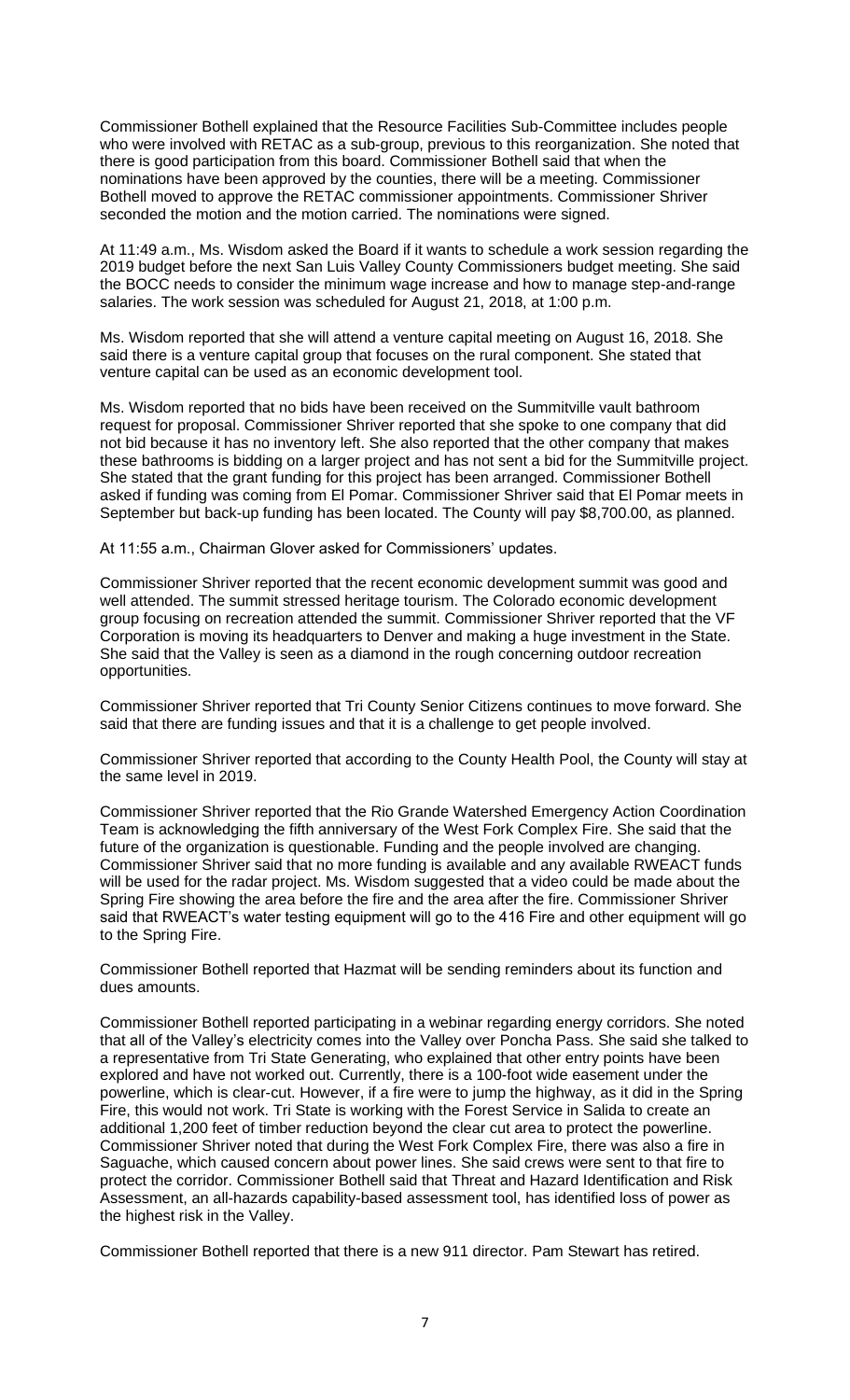Chairman Glover reported that at a meeting of the Transportation Planning Regions group, the project on Highway 17 to Highway 285 was discussed and delayed. He said there are 12 projects scheduled for the Valley, including road widenings. Chairman Glover said that Region 5 has been restructured and covers the area from Leadville to Wolf Creek Pass.

Chairman Glover reported attending the recent Statewide Transportation Advisory Committee meeting.

Chairman Glover reported that the SLV Regional Solid Waste Authority is accepting Spring Fire materials, but not much has been delivered at this time. He also reported that the landfill is exploring a mulching system for tires and green trash. Commissioner Bothell asked if tires would be used as alternate cover. Chairman Glover said that regulations are changing and tires may not be used much.

Chairman Glover reported that there will be a Weed District meeting on August 23, 2018. Commissioner Shriver asked about the status of weed districts in Alamosa and Conejos Counties. Chairman Glover said that steps are being made and the counties are communicating with one another. Chairman Glover also noted that there is a weed in Creede that may threaten the river.

Commissioner Bothell asked if San Luis Valley Weed District is still in existence. Chairman Glover said it does not meet anymore. Commissioner Shriver added that weed districts are counties' responsibilities and that the San Luis Valley Weed District provided communications between districts. Chairman Glover stated that meetings may start again. Commissioner Shriver noted that grant funding was supposed to go through the San Luis Valley Weed District.

Commissioner Bothell asked how the handyman is working out. Ms. Wisdom said that he is not being used. Ms. Wisdom said that a procedure is needed in order to work with him. She said that windows have been repaired at the Sheriff's Office. She also said that she does not have time to keep track of all the needed repairs. Chairman Glover suggested that ideally, the Maintenance Department should manage the handyman. Ms. Wisdom agreed. The issue has not been decided.

At 12:20 p.m., the meeting recessed.

At 1:30 p.m., a public hearing was opened. Dixie Diltz, Land Use Department, and Mike Anderson, Randy Barrientez, and Luke Falcon, LNFrontier, were present to discuss a conditional use permit to allow a cultural resort facility on the property.

Ms. Diltz explained that the 9.6-acre property (formerly the Frontier Drive-In) on Highway 285 is currently zoned commercial. Notice of the public hearing was published in the Monte Vista Journal on June 20, 2018. Notice was sent to neighbors on June 15, 2018. No comments have been received. The Division of Water Resources and the Water Conservation District have stated that the commercial well on the property will be metered. There is some augmentation water available. Ms. Diltz reported that Jo Heinlein, CDOT, had some concerns. The Planning and Zoning Board heard the application on July 17, 2018, and recommended approval with the condition that the property owners comply with CDOT and Division of Water Resources requirements.

Commissioner Bothell asked if the RV park is the only conditional use. Mr. Anderson said it is. He also noted that an eave of a roof on the property on the north side of LNFrontier's property encroaches, but will not conflict with the use of the property.

Mr. Anderson explained that the property owners are working with CDOT traffic engineers. He stated that this project is in phase one of its development and will not affect traffic. He said that phase two of the project might affect traffic. He stated that CDOT may request an access permit from County Road 11. CDOT will also want to review a traffic study. He assured the Board that the property owners will stay in compliance with CDOT's requirements.

Commissioner Shriver asked if the property owners understand they will be responsible for the costs of improvements. Mr. Anderson said they would. He reported that CDOT stated that the County will have to apply for access from County Road 11. Commissioner Shriver asked if LNFrontier will cover the costs for the County to apply for this access. Mr. Anderson indicated that LNFrontier will probably cover the costs. Ms. Diltz clarified that the County would be the permitee and LNFrontier would be the applicant.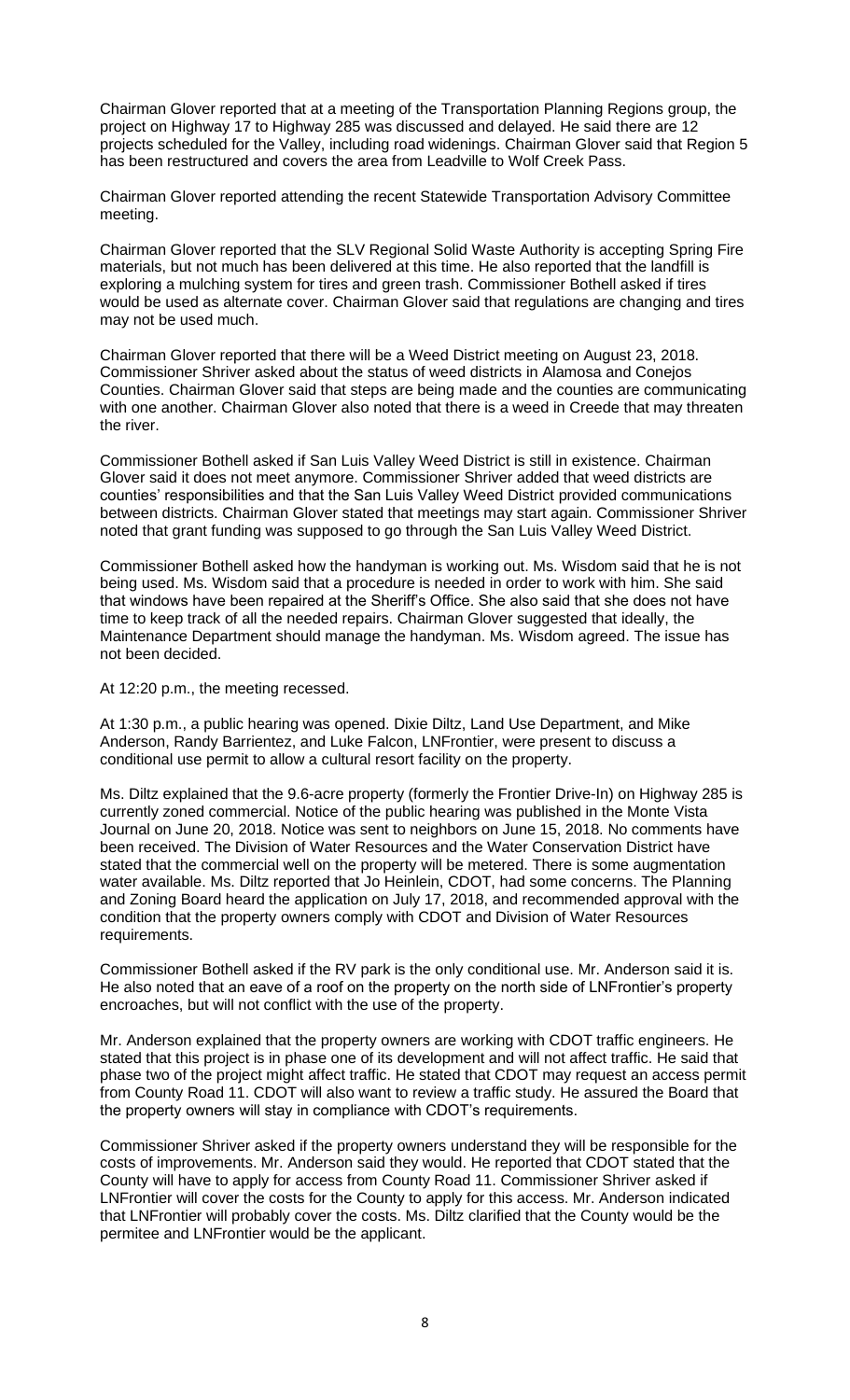Ms. Diltz reported that Patrick Sullivan, Road and Bridge Department, has no concerns about access from County Road 11. It was noted that Highway 285 will only be used as an emergency access.

Ms. Diltz reported that current zoning allows LNFrontier to operate as planned, except for the RV park. She said she thought it was best to present everything at the same time.

Commissioner Shriver asked the property owners if they understand that the County is a rightto-farm area. Mr. Anderson stated that LNFrontier will not take priority over the historical use of the land. Mr. Falcon stated that farming is an asset and will provide good educational opportunities for its clients. Mr. Anderson said that they will communicate with neighbors.

Ms. Diltz asked if the property would be exempt from needing to obtain special events permits. Mr. Anderson asked what would trigger the need for a special event permit. Ms. Diltz said that a special event would be an event that is beyond the normal use of the property.

Commissioner Shriver asked if a septic system has been installed. Mr. Anderson said the onsite wastewater treatment system is being engineered and will be approved with the Building Department. Commissioner Bothell asked if LNFrontier will be selling food. Mr. Anderson said that there will not be a chef or servers. He said that alcohol may be allowed at times, which may require a special events permit. Commissioner Bothell asked if a health inspection will be needed if food is served. Mr. Anderson said that caterers are already licensed. Ms. Diltz said she will refer the applicant to Lynnea Rappold, Alamosa County Environmental Health, to get more information. Mr. Anderson said that during phase one of the project, guests will have access to the kitchen to prepare their own food. In phase two a commercial grade kitchen will be added.

Commissioner Shriver moved to approve the conditional use permit with the condition that the requirements of CDOT, Division of Water Resources, sewer, and State and local requirements are met. Commissioner Bothell seconded the motion and the motion carried. Book 592 Page 973

The public hearing was closed.

At 1:53 p.m., Ms. Diltz reported hearing that a Commissioner was publically advocating for the LNFrontier project. She expressed concern that this eliminates the unbiased nature of the public hearing. Commissioner Bothell explained that she gave neighboring property owners contact information for LNFrontier. She asked if this was inappropriate. Commissioner Shriver said that the Board should be careful. Ms. Diltz said that there will be a hearing in the future where there is opposition and said that the Board should be unbiased in all cases.

Ms. Diltz said that another hemp plant is pending. She said that a property owner is growing hemp in plastic cups behind a building that is zoned commercial. Commissioner Bothell asked if the Board had declared a moratorium on hemp production. Chairman Glover and Commissioner Shriver said there is no moratorium.

Ms. Diltz requested guidance. She said that hemp is an agricultural product, and asked if it can be grown on commercial property. She said that ownership of the property in question has not changed. Commissioner Shriver said that more information is needed. Commissioner Bothell asked if growing hemp on commercial property would be like a greenhouse. Ms. Diltz said that a greenhouse larger than 500 square feet would require a conditional use permit. Ms. Diltz said she is reluctant to allow agriculture on a commercial property. Chairman Glover said if it is allowed for one property owner, it will have to be allowed for others. He asked how "agriculture" is defined. Commissioner Shriver said it is based on income. Ms. Diltz read from the land use code book to define incidental growing. Commissioner Shriver said that more research is needed. Ms. Diltz said that she will tour the Maxeyville hemp plant in the near future. Chairman Glover said he will review the property where hemp is being grown in plastic cups. Commissioner Shriver noted that hydroponics are being used frequently. Ms. Diltz said that her concern is making sure that hemp processing is done safely.

Ms. Diltz asked the Board about next steps for Levi Shaw, who applied for a conditional use permit to move a trailer onto his property. Ms. Diltz said there has been no forward movement in Mr. Shaw's meeting the conditions of the conditional use permit. Chairman Glover noted that moving forward on the request for proposal to revise the land use code book is good, because it will provide a foundation for taking a legal stance on issues like this one. He suggested talking with County Attorney Bill Dunn, and noted that Mr. Shaw is likely waiting for winter in order to delay meeting the conditions of the permit. Commissioner Bothell said that it is time for Mr. Dunn to send a letter to Mr. Shaw outlining the terms of the conditional use permit. The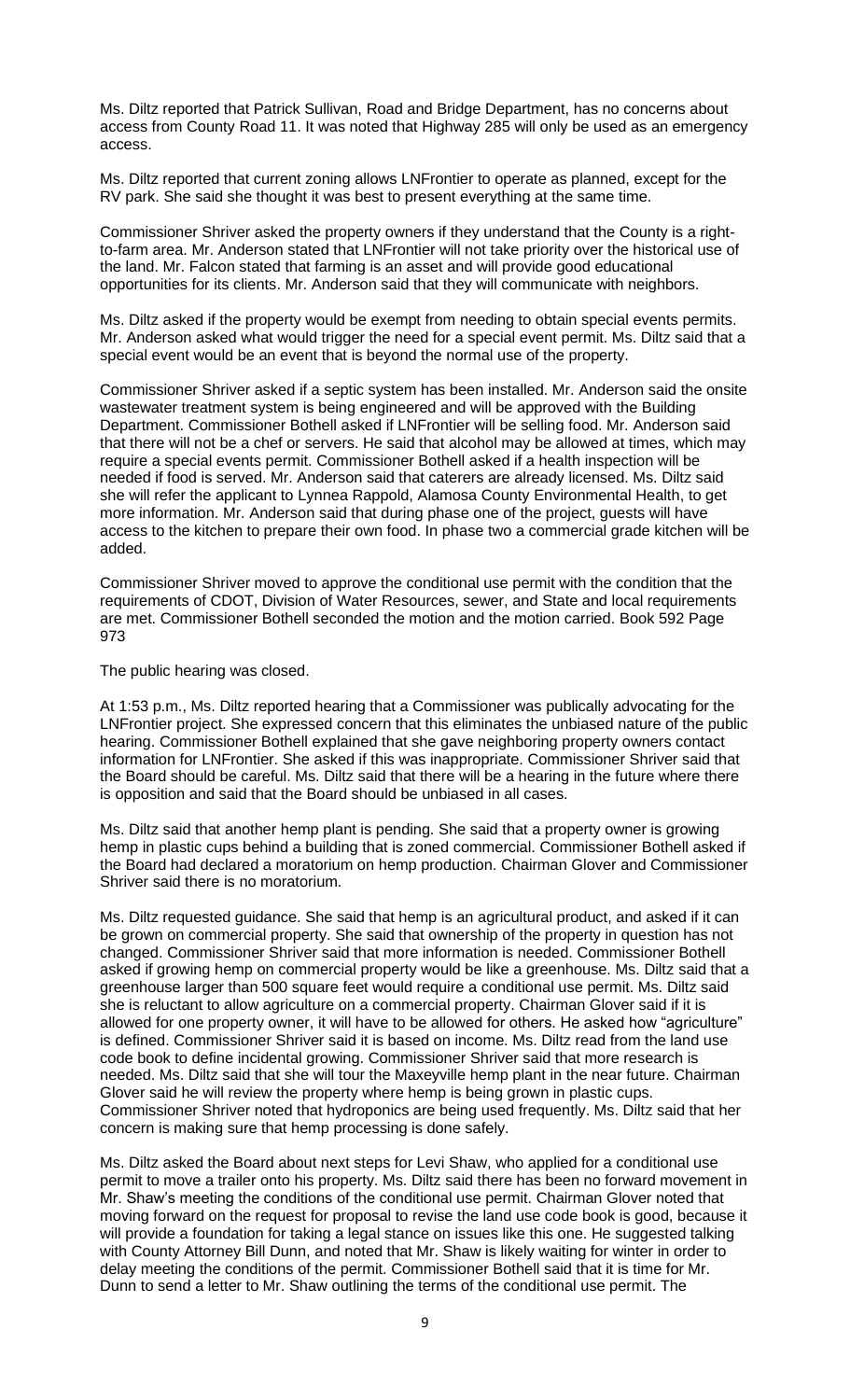consensus of the Board was to approve Mr. Dunn writing a letter to Mr. Shaw. Chairman Glover said this would be a good precedent for future issues, and said that Mr. Shaw needs to follow the rules. Ms. Diltz said that if this issue is ignored, the County policy might as well be eliminated.

\_\_\_\_\_\_\_\_\_\_\_\_\_\_\_\_\_\_\_\_\_\_\_\_\_\_\_\_\_\_\_\_\_\_\_\_\_\_\_\_\_\_\_\_\_\_\_\_\_\_\_\_\_\_\_\_\_\_\_\_\_\_\_\_\_\_\_\_\_\_\_\_\_\_\_\_

At 2:15 p.m., the meeting was adjourned.

Attest:

Gene Glover, Chairman Mona Syring Chairman of the Board **Chairman of the Board** Chairman of the Board

COUNTY COMMISSIONERS' PROCEEDINGS

State of Colorado (a) ss County of Rio Grande )

The Board of Rio Grande County Commissioners met in regular session on Wednesday, August 29, 2018. Members present were Chairman Gene Glover, Commissioner Suzanne Bothell, Commissioner Karla Shriver, County Administrator Roni Wisdom, and Clerk of the Board Mona Syring.

At 9:00 a.m., Chairman Glover called the Board meeting to order. Commissioner Bothell gave the opening prayer. The Pledge of Allegiance was said.

Commissioner Bothell moved to approve the agenda with the additions of an approval of the intergovernmental agreement with Sargent School and a discussion of bids for the Summitville vault bathroom. Commissioner Shriver seconded the motion and the motion carried.

At 9:04 a.m., Chairman Glover asked if there were any public comments. Senator Larry Crowder was present. He reported that he is working on establishing parity with salaries for District Courts. His goal is to reclassify rural counties so that salary parity can be established between district attorneys and public defenders. He stated that staff is often trained in rural areas and then move to metropolitan areas for higher salaries. Commissioner Shriver stated that the costs for the District Attorney offices are an issue for all rural counties. Senator Crowder said there are 22 rural districts in the State and the question is how to reclassify them. He said there is a statewide study that shows parity, but this study is not accurate when the rural areas are reviewed.

Commissioner Shriver stated that the Gallagher Committee is proposing eight bills, which will have a huge impact in Rio Grande County. Senator Crowder agreed, but noted that because the Gallagher Amendment is a constitutional amendment it will be difficult to change. He said that special districts are the problem. Commissioner Shriver explained that there could be up to a \$150,000.00 impact to the County if Gallagher is applied. Commissioner Bothell stated that this affects school districts in major ways. Senator Crowder stated that it is difficult to convince people to increase taxes. He said it might be possible to get a "bye" for the next two or three years.

Commissioner Bothell stated that internet taxes are an issue, and said that they should include local taxes, rather than State taxes only. Senator Crowder said he agreed, but said that the logistics would be difficult to achieve. He recommended waiting to see how the issue plays out, noting that the Supreme Court did not provide guidance on how to implement tax collection.

Senator Crowder said that he is monitoring the Village at Wolf Creek. He said that this sort of development is inevitable and that the County will benefit from the project. He said it is difficult to pick and choose economic development projects. He stated that when there was a question about publishing public notices on the internet, he opposed that, because it would affect economic development. He said that some counties do not have newspapers, and this is a problem. Ms. Wisdom pointed out that Rio Grande County has three newspapers and the County can only choose one paper in which to publish its public notices. She further noted that County residents do not read all three newspapers.

Senator Crowder offered help to the Board, if it needs it. Chairman Glover offered help to Senator Crowder regarding District Attorney issues if he needs it. Senator Crowder said that a smart approach needs to be developed and he is gathering information. Ms. Wisdom explained that the San Luis Valley Board of County Commissioners discussed the cost of the District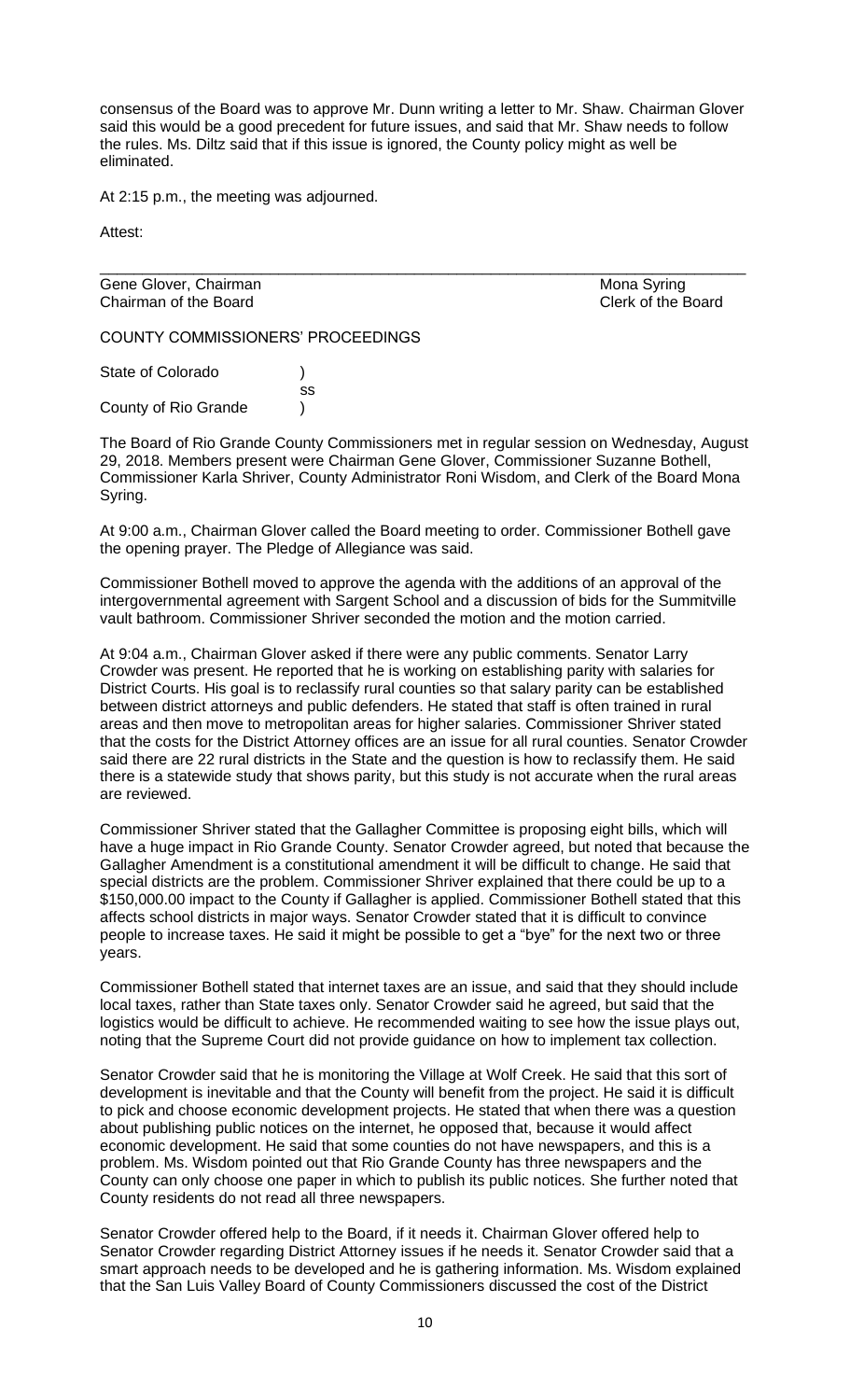Attorney's IT. She asked if the State could help pay for that, noting that this might help with salaries. Senator Crowder said that technology may make the DA costs cheaper and this needs to be worked on for the long term. He suggested that other grants might be able to help.

At 9:22 a.m., Commissioner Shriver moved to approve the August 15, 2018, minutes with changes. Commissioner Bothell seconded the motion and the motion carried.

The consent agenda, which included the August 2018 end-of-the-month vouchers, August 2018 payroll, petitions for abatement, and a tax lien assignment, was presented. Commissioner Bothell moved to approve the consent agenda. Commissioner Shriver seconded the motion and the motion carried. The vouchers were signed. The signed tax abatements included:

| Snowy Pine Cabins and RV LLC                  | \$1,945.22 |
|-----------------------------------------------|------------|
| Ellis Merle Hutchens                          | \$3,764.81 |
| Jeffrey Allen Juba and Peter Cline: \$ 189.92 |            |

At the request of the Treasurer the following tax lien assignments were approved and signed:

Tax certificate #8075 is assigned to Keith F. Tyree. Assessed owners are Harry David and Betty Jo Crites. Property is located at FR NE4 Sec 11-40-60. Schedule 1511100426, for tax year 2014 in the amount of \$835.51.

Tax certificate #7840 is assigned to Randy and Jeannette Vrska. Assessed owner is Edward C. Tietig. Property is located at Lot 15, Block 1 Alpine Village No. 1. Schedule 2125121001for tax year 2014 in the amount of \$183.20.

## **August 2018 Mid-Month Vouchers**

| <b>Adamson Police Products</b><br>Acct Co521<br>\$941.75<br>Airgas USA, LLC<br>\$322.27<br>Cust#Qq875<br>Alamosa Co Nursing Svc<br><b>June 2018</b><br>\$2,063.34<br>Alamosa Co Nursing Svc<br>Travel Stipend Sim-Lpha Fy 2018<br>\$700.00<br>Alamosa Wrestling Foundation<br>July 2018-June 2019<br>\$415.00<br>196087,196090<br>\$3,536.85<br>Alta Fuels, LLC<br>American Planning Assoc<br><b>Annual Dues</b><br>\$320.00<br><b>Antonio Martinez</b><br>\$89.18<br>Pay and Mileage<br>\$324.78<br>Asphalt Drum Mixers, Inc.<br>Eye, Mini Peeper<br>AT&T<br>719-873-5588<br>\$18.98<br>\$2,030.00<br><b>BG Chemical, LP</b><br><b>Black Magic Release Agent</b><br>Briana Villagomez<br>Immunizations<br>\$72.00<br>Brown's Septic Svc Inc.<br><b>July 2018</b><br>\$23.00<br>Brown's Septic Svc Inc.<br>\$76.00<br>Rental Portable<br>Caterpillar Fin. Services,<br>001-0763419-000,001-0763422-000,001-0763440-<br>Corporation<br>000<br>\$81,316.95<br><b>CDHS Central Accounting</b><br><b>July 2018</b><br>\$6.00<br>CenturyLink<br>719-852-4781<br>\$422.43<br>\$47.98<br>CenturyLink<br>719-657-0646F 5082<br>CenturyLink<br>719-657-3325 233B<br>\$63.07<br>Chavez Plumbing & Heating,<br><b>LLC</b><br>\$306.00<br><b>Fix Air Louvers</b><br>Chavez Plumbing & Heating,<br><b>LLC</b><br>\$589.00<br>3 Hrs Labor to Fix Blower Motor<br><b>Blood Alcohol Test</b><br>Chematox Laboratory, Inc.<br>\$31.00 | <b>VENDOR</b> | <b>SERVICE</b> | <b>AMOUNT</b> |
|----------------------------------------------------------------------------------------------------------------------------------------------------------------------------------------------------------------------------------------------------------------------------------------------------------------------------------------------------------------------------------------------------------------------------------------------------------------------------------------------------------------------------------------------------------------------------------------------------------------------------------------------------------------------------------------------------------------------------------------------------------------------------------------------------------------------------------------------------------------------------------------------------------------------------------------------------------------------------------------------------------------------------------------------------------------------------------------------------------------------------------------------------------------------------------------------------------------------------------------------------------------------------------------------------------------------------------------------------------------------------------------------------------------------|---------------|----------------|---------------|
|                                                                                                                                                                                                                                                                                                                                                                                                                                                                                                                                                                                                                                                                                                                                                                                                                                                                                                                                                                                                                                                                                                                                                                                                                                                                                                                                                                                                                      |               |                |               |
|                                                                                                                                                                                                                                                                                                                                                                                                                                                                                                                                                                                                                                                                                                                                                                                                                                                                                                                                                                                                                                                                                                                                                                                                                                                                                                                                                                                                                      |               |                |               |
|                                                                                                                                                                                                                                                                                                                                                                                                                                                                                                                                                                                                                                                                                                                                                                                                                                                                                                                                                                                                                                                                                                                                                                                                                                                                                                                                                                                                                      |               |                |               |
|                                                                                                                                                                                                                                                                                                                                                                                                                                                                                                                                                                                                                                                                                                                                                                                                                                                                                                                                                                                                                                                                                                                                                                                                                                                                                                                                                                                                                      |               |                |               |
|                                                                                                                                                                                                                                                                                                                                                                                                                                                                                                                                                                                                                                                                                                                                                                                                                                                                                                                                                                                                                                                                                                                                                                                                                                                                                                                                                                                                                      |               |                |               |
|                                                                                                                                                                                                                                                                                                                                                                                                                                                                                                                                                                                                                                                                                                                                                                                                                                                                                                                                                                                                                                                                                                                                                                                                                                                                                                                                                                                                                      |               |                |               |
|                                                                                                                                                                                                                                                                                                                                                                                                                                                                                                                                                                                                                                                                                                                                                                                                                                                                                                                                                                                                                                                                                                                                                                                                                                                                                                                                                                                                                      |               |                |               |
|                                                                                                                                                                                                                                                                                                                                                                                                                                                                                                                                                                                                                                                                                                                                                                                                                                                                                                                                                                                                                                                                                                                                                                                                                                                                                                                                                                                                                      |               |                |               |
|                                                                                                                                                                                                                                                                                                                                                                                                                                                                                                                                                                                                                                                                                                                                                                                                                                                                                                                                                                                                                                                                                                                                                                                                                                                                                                                                                                                                                      |               |                |               |
|                                                                                                                                                                                                                                                                                                                                                                                                                                                                                                                                                                                                                                                                                                                                                                                                                                                                                                                                                                                                                                                                                                                                                                                                                                                                                                                                                                                                                      |               |                |               |
|                                                                                                                                                                                                                                                                                                                                                                                                                                                                                                                                                                                                                                                                                                                                                                                                                                                                                                                                                                                                                                                                                                                                                                                                                                                                                                                                                                                                                      |               |                |               |
|                                                                                                                                                                                                                                                                                                                                                                                                                                                                                                                                                                                                                                                                                                                                                                                                                                                                                                                                                                                                                                                                                                                                                                                                                                                                                                                                                                                                                      |               |                |               |
|                                                                                                                                                                                                                                                                                                                                                                                                                                                                                                                                                                                                                                                                                                                                                                                                                                                                                                                                                                                                                                                                                                                                                                                                                                                                                                                                                                                                                      |               |                |               |
|                                                                                                                                                                                                                                                                                                                                                                                                                                                                                                                                                                                                                                                                                                                                                                                                                                                                                                                                                                                                                                                                                                                                                                                                                                                                                                                                                                                                                      |               |                |               |
|                                                                                                                                                                                                                                                                                                                                                                                                                                                                                                                                                                                                                                                                                                                                                                                                                                                                                                                                                                                                                                                                                                                                                                                                                                                                                                                                                                                                                      |               |                |               |
|                                                                                                                                                                                                                                                                                                                                                                                                                                                                                                                                                                                                                                                                                                                                                                                                                                                                                                                                                                                                                                                                                                                                                                                                                                                                                                                                                                                                                      |               |                |               |
|                                                                                                                                                                                                                                                                                                                                                                                                                                                                                                                                                                                                                                                                                                                                                                                                                                                                                                                                                                                                                                                                                                                                                                                                                                                                                                                                                                                                                      |               |                |               |
|                                                                                                                                                                                                                                                                                                                                                                                                                                                                                                                                                                                                                                                                                                                                                                                                                                                                                                                                                                                                                                                                                                                                                                                                                                                                                                                                                                                                                      |               |                |               |
|                                                                                                                                                                                                                                                                                                                                                                                                                                                                                                                                                                                                                                                                                                                                                                                                                                                                                                                                                                                                                                                                                                                                                                                                                                                                                                                                                                                                                      |               |                |               |
|                                                                                                                                                                                                                                                                                                                                                                                                                                                                                                                                                                                                                                                                                                                                                                                                                                                                                                                                                                                                                                                                                                                                                                                                                                                                                                                                                                                                                      |               |                |               |
|                                                                                                                                                                                                                                                                                                                                                                                                                                                                                                                                                                                                                                                                                                                                                                                                                                                                                                                                                                                                                                                                                                                                                                                                                                                                                                                                                                                                                      |               |                |               |
|                                                                                                                                                                                                                                                                                                                                                                                                                                                                                                                                                                                                                                                                                                                                                                                                                                                                                                                                                                                                                                                                                                                                                                                                                                                                                                                                                                                                                      |               |                |               |
|                                                                                                                                                                                                                                                                                                                                                                                                                                                                                                                                                                                                                                                                                                                                                                                                                                                                                                                                                                                                                                                                                                                                                                                                                                                                                                                                                                                                                      |               |                |               |
|                                                                                                                                                                                                                                                                                                                                                                                                                                                                                                                                                                                                                                                                                                                                                                                                                                                                                                                                                                                                                                                                                                                                                                                                                                                                                                                                                                                                                      |               |                |               |
|                                                                                                                                                                                                                                                                                                                                                                                                                                                                                                                                                                                                                                                                                                                                                                                                                                                                                                                                                                                                                                                                                                                                                                                                                                                                                                                                                                                                                      |               |                |               |
| Claude A. Perea<br>2017 Tax Notice<br>\$243.31                                                                                                                                                                                                                                                                                                                                                                                                                                                                                                                                                                                                                                                                                                                                                                                                                                                                                                                                                                                                                                                                                                                                                                                                                                                                                                                                                                       |               |                |               |
| Co. Bureau of Investigation<br>Acct Co0530Ccw<br>\$315.00                                                                                                                                                                                                                                                                                                                                                                                                                                                                                                                                                                                                                                                                                                                                                                                                                                                                                                                                                                                                                                                                                                                                                                                                                                                                                                                                                            |               |                |               |
| Colorado Dept. of Health<br>Annual Permit Cor900254<br>\$298.00                                                                                                                                                                                                                                                                                                                                                                                                                                                                                                                                                                                                                                                                                                                                                                                                                                                                                                                                                                                                                                                                                                                                                                                                                                                                                                                                                      |               |                |               |
| <b>Conduent Business Solutions,</b>                                                                                                                                                                                                                                                                                                                                                                                                                                                                                                                                                                                                                                                                                                                                                                                                                                                                                                                                                                                                                                                                                                                                                                                                                                                                                                                                                                                  |               |                |               |
| <b>LLC</b><br><b>Monthly Hosting</b><br>\$2,624.96<br><b>Conduent Business Solutions,</b>                                                                                                                                                                                                                                                                                                                                                                                                                                                                                                                                                                                                                                                                                                                                                                                                                                                                                                                                                                                                                                                                                                                                                                                                                                                                                                                            |               |                |               |
| <b>LLC</b><br>Monthly Hosting Add Work Station<br>\$656.25                                                                                                                                                                                                                                                                                                                                                                                                                                                                                                                                                                                                                                                                                                                                                                                                                                                                                                                                                                                                                                                                                                                                                                                                                                                                                                                                                           |               |                |               |
| <b>Conejos County Nursing</b><br>Travel Stipend for Sim-Lpha Fy2018<br>\$700.00                                                                                                                                                                                                                                                                                                                                                                                                                                                                                                                                                                                                                                                                                                                                                                                                                                                                                                                                                                                                                                                                                                                                                                                                                                                                                                                                      |               |                |               |
| June 2018<br><b>Conejos County Nursing</b><br>\$2,610.91                                                                                                                                                                                                                                                                                                                                                                                                                                                                                                                                                                                                                                                                                                                                                                                                                                                                                                                                                                                                                                                                                                                                                                                                                                                                                                                                                             |               |                |               |
| <b>Costilla County Public</b><br>Travel Stipend Sim-Lpha Fy2018<br>\$700.00                                                                                                                                                                                                                                                                                                                                                                                                                                                                                                                                                                                                                                                                                                                                                                                                                                                                                                                                                                                                                                                                                                                                                                                                                                                                                                                                          |               |                |               |
| Del Norte Auto Supply<br>051142<br>\$37.32                                                                                                                                                                                                                                                                                                                                                                                                                                                                                                                                                                                                                                                                                                                                                                                                                                                                                                                                                                                                                                                                                                                                                                                                                                                                                                                                                                           |               |                |               |
| Del Norte School District<br>2017 SRS Distribution<br>\$26,724.98                                                                                                                                                                                                                                                                                                                                                                                                                                                                                                                                                                                                                                                                                                                                                                                                                                                                                                                                                                                                                                                                                                                                                                                                                                                                                                                                                    |               |                |               |
| <b>District Attorney Office</b><br>8th Portion/2018<br>\$19,666.67                                                                                                                                                                                                                                                                                                                                                                                                                                                                                                                                                                                                                                                                                                                                                                                                                                                                                                                                                                                                                                                                                                                                                                                                                                                                                                                                                   |               |                |               |
| \$53.10<br>Dixie Diltz<br>7-31-18 Mileage                                                                                                                                                                                                                                                                                                                                                                                                                                                                                                                                                                                                                                                                                                                                                                                                                                                                                                                                                                                                                                                                                                                                                                                                                                                                                                                                                                            |               |                |               |
| Eaton Sales & Services, LLC<br>Cust #925<br>\$1,855.40                                                                                                                                                                                                                                                                                                                                                                                                                                                                                                                                                                                                                                                                                                                                                                                                                                                                                                                                                                                                                                                                                                                                                                                                                                                                                                                                                               |               |                |               |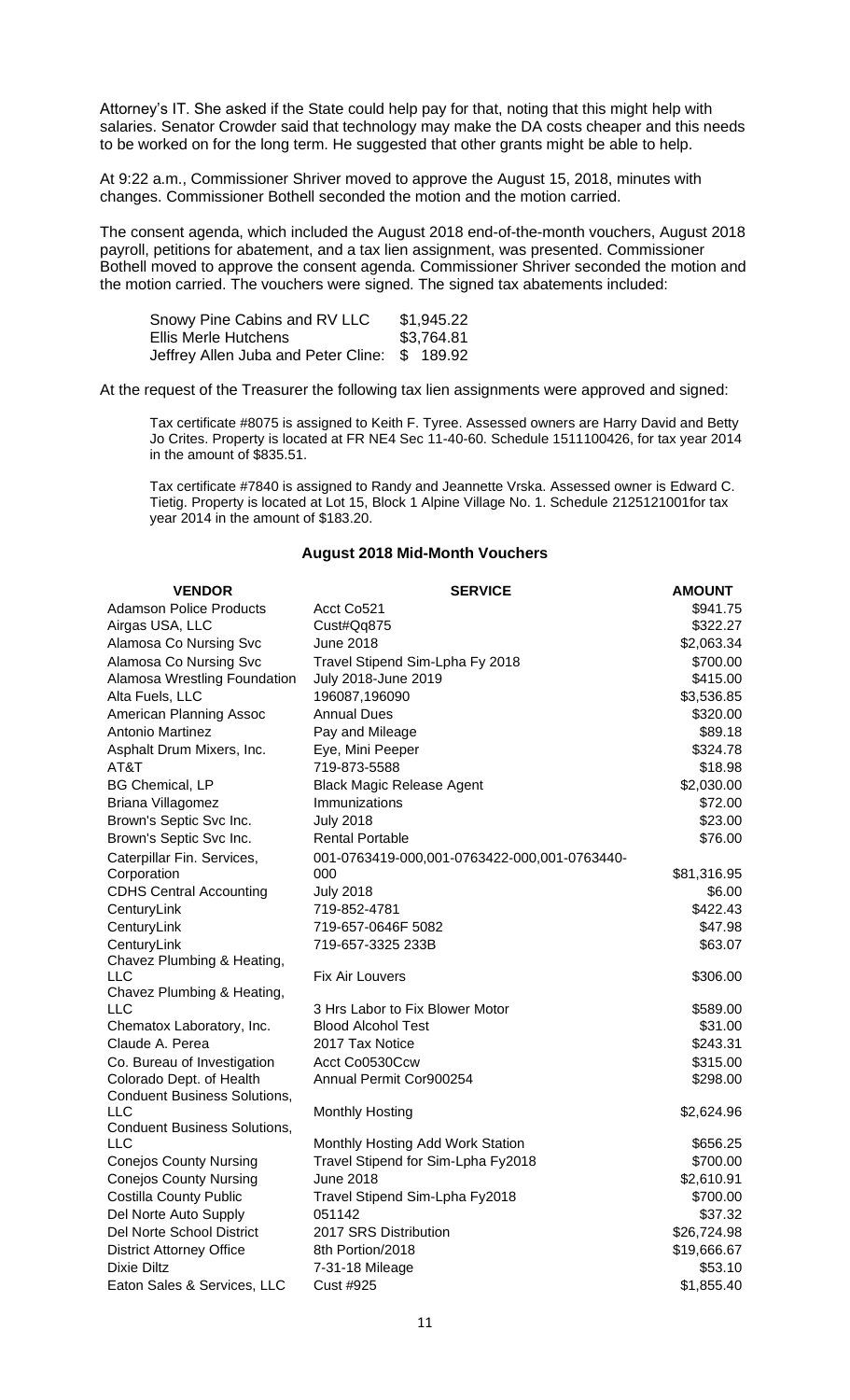| El Paso County Coroner                                      | Autopsies                                                             | \$2,800.00              |
|-------------------------------------------------------------|-----------------------------------------------------------------------|-------------------------|
| <b>Element Engineering, LLC</b>                             | <b>REDI Grant</b>                                                     | \$260.00                |
| Fastenal                                                    | Ranger Hat                                                            | \$83.18                 |
| Force America Dist.                                         | <b>Balance</b>                                                        | \$10.00                 |
| Galls, LLC                                                  | 17Shsg Difference In Approved Grant Amt                               | \$8,150.00              |
| <b>GCR Tire Center/Tds</b>                                  | Versabuilt                                                            | \$1,354.08              |
| Glenn's Auto Repair, Inc.                                   | 2007 Ford Expedition                                                  | \$346.00                |
| Gobins, Inc.                                                | Acct#13756                                                            | \$97.54                 |
| Gobins, Inc.                                                | 21611Can                                                              | \$34.73                 |
| <b>Great America Financial</b>                              | #016-0939369-000                                                      | \$136.17                |
| Gunbarrel Station, Inc.                                     | 562352,561985                                                         | \$270.00                |
| Haynie's Inc.                                               | 480287,480776,781648<br>Laminate                                      | \$84.21<br>\$155.00     |
| <b>ID Edge</b><br>J & D Ultimate Embroidering               | Gildan T-Shirts and Bags                                              | \$346.00                |
| Jack's Market                                               | 349625,351150,355164,148859                                           | \$71.01                 |
| Janessa Henninger                                           | Interviews for Public Health 009-4953-4050                            | \$248.94                |
| Ken's Service Center                                        | 51563,51833,51789,51701,51949,52004                                   | \$1,570.17              |
| Ken's Service Center                                        | 2009 Ford Edge                                                        | \$60.90                 |
| <b>Kimberly Bryant</b>                                      | Sims                                                                  | \$4,257.00              |
| Kimberly Vialpando                                          | July 2018 Pay and Mileage                                             | \$155.10                |
| Kristi Hillis                                               | Monthly Pay                                                           | \$1,000.00              |
| Leslie Lopez                                                | <b>Stipend for Farmers Market</b>                                     | \$20.00                 |
| <b>Maddox Collections</b>                                   | RGSO Drug Screen                                                      | \$30.00                 |
| Master Print & Web Design,                                  |                                                                       |                         |
| Inc.                                                        | Printing and Laminating                                               | \$46.56                 |
| Mayah Dominguez                                             | Mileage, Parade Supplies Farmers Mkt                                  | \$87.38                 |
| <b>McKesson Medical Surgical</b>                            | <b>EPR Supplies Respirator Filters</b>                                | \$167.75                |
| Meadow Gold Dairies, Inc.                                   | 81001930,81001827,81002046                                            | \$717.00                |
| Mike Medina                                                 | 11 Shirts, 5 Shirts                                                   | \$207.00                |
| Mobile Record Shredders, LLC                                | Recycling Fee 08092018                                                | \$28.00                 |
| Monte Vista Cooperative                                     | <b>Mulching Kit</b>                                                   | \$53.59                 |
| Monte Vista Cooperative                                     | Tire Report Sheriff's Dept.                                           | \$20.00                 |
| Monte Vista School Dist.                                    | 2017 SRS Distribution                                                 | \$72,437.04<br>\$37.00  |
| Pro Com, LLC<br>Reynolds Ash + Associates                   | Drug Test<br><b>Contract Payment</b>                                  | \$10,383.40             |
| Roadsafe Traffic Systems, Inc.                              | Foil Tape                                                             | \$223.62                |
| S & S Distribution, Inc.                                    | Water                                                                 | \$27.00                 |
| S & S Distribution, Inc.                                    | <b>Water Delivery</b>                                                 | \$49.00                 |
| Saguache Co Public Health                                   | Travel Stipend Sim-Lpha Fy2018                                        | \$700.00                |
| Sam's Club                                                  | 5560531010182546                                                      | \$1,571.99              |
| <b>Sargent School District</b>                              | 2017 SRS Distribution                                                 | \$24,058.98             |
| <b>Shamrock Foods Company</b>                               | 10952503,10958407,10964122, Cm6.08                                    | \$3,955.98              |
| Sherwin-Williams Inc.                                       | Hwy Yellow, Economy Brush                                             | \$66.01                 |
| Sherwin-Williams Inc.<br><b>Silver Thread Public Health</b> | Pro Park Yellow                                                       | \$256.53                |
| <b>District</b>                                             | Sim-Lpha Fy18                                                         | \$700.00                |
| <b>Staples Business</b>                                     | <b>Office Supplies</b>                                                | \$2,645.75              |
| Stericycle Inc.                                             | Regulatory Updates 1 Qt Sharps                                        | \$342.69                |
| <b>Summit Market</b>                                        | 3035290805,3050710818,4098040800,3055950800,4<br>002440804,2064060823 | \$36.22                 |
| <b>Top Value</b>                                            | Filter, Trash Bags                                                    | \$12.97                 |
| Torres Plumbing & Heating,                                  |                                                                       |                         |
| <b>LLC</b>                                                  | Acct 5660 Repair Leaks / Bullpen                                      | \$190.00                |
| <b>Total Office Solutions</b>                               | Calculator                                                            | \$202.29                |
| Town of Del Norte                                           | 1922.01                                                               | \$470.43                |
| <b>Valley Courier</b>                                       | 48 Week Renewal Cty Assessor                                          | \$115.00                |
|                                                             | 99060,99059,98897,98898,98649,98650,99061,9970                        |                         |
| Valley Equipment Leasing, Inc.                              | 5,99706,99704<br>Maintenance Fee                                      | \$16,228.95<br>\$104.93 |
| Valley Imaging Products, LLC<br>Valley Publishing           | Public Health Nurse Ad                                                | \$74.55                 |
| <b>Valley Publishing</b>                                    | Semi-Annual                                                           | \$224.00                |
| <b>Valley Publishing</b>                                    | Martinez/Comm Energy Solar                                            | \$24.00                 |
| Valley Tractor Repair                                       | <b>AC Compressor</b>                                                  | \$362.50                |
| Valuewest, Inc                                              | <b>Commercial Reappraisal</b>                                         | \$3,000.00              |
| <b>Verizon Wireless</b>                                     | 07252018                                                              | \$2,518.19              |
| <b>Verizon Wireless</b>                                     | 765509857-00005                                                       | \$170.40                |
| Victim Assistance Fund                                      | <b>July 2018</b>                                                      | \$6.00                  |
| Volvo of Denver                                             | Acct 478100                                                           | \$342.20                |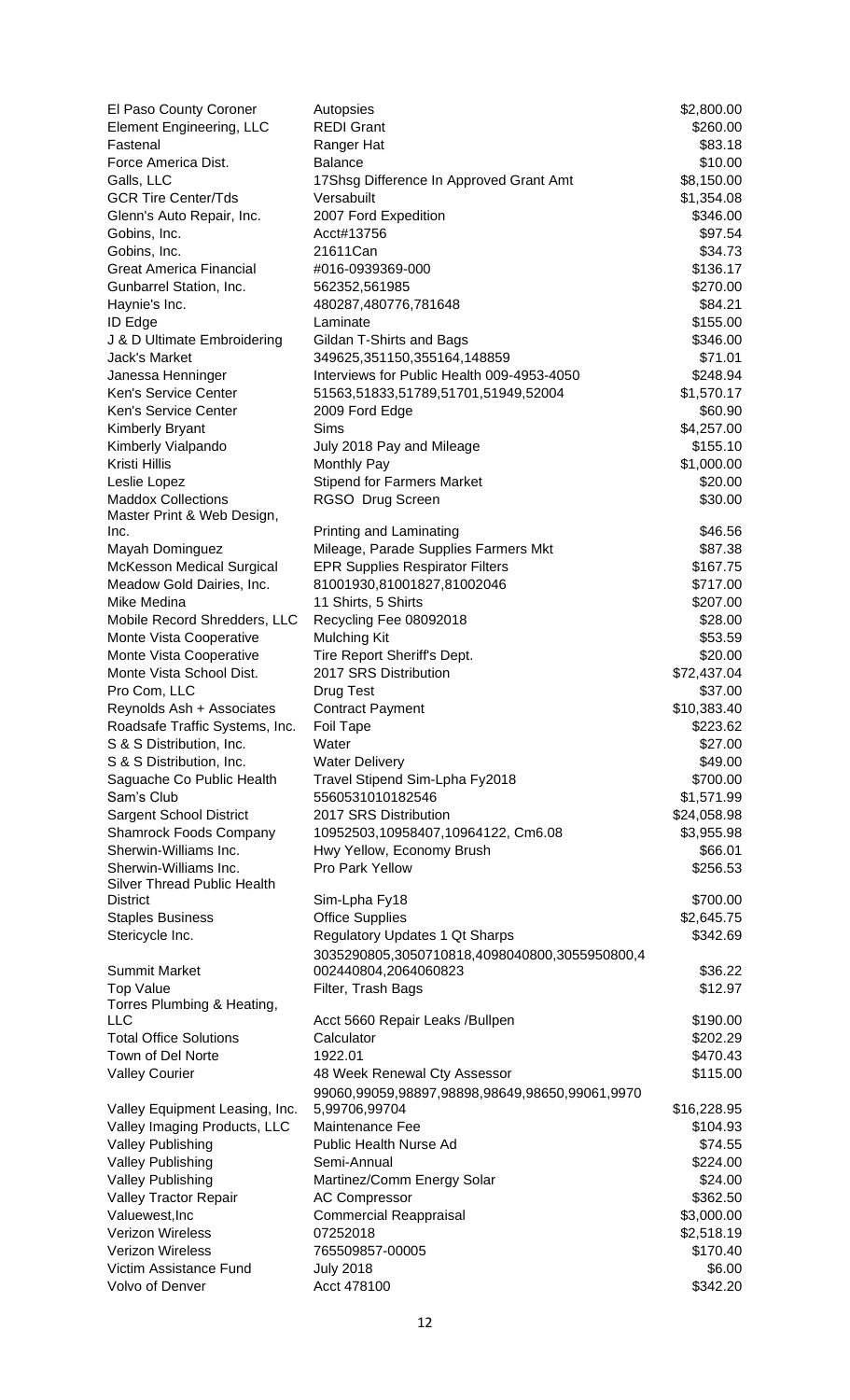| <b>Wagner Equipment</b>      | Po3C0467851, So3W0840891 | \$744.48     |
|------------------------------|--------------------------|--------------|
| Waste Management-            | Id#05925-74006           | \$234.06     |
| Western Slope Fire & Safety, |                          |              |
| Inc.                         | <b>Sprinkler Repair</b>  | \$550.00     |
| Wex Bank                     | 0406-00-819100-9         | \$483.77     |
| <b>WSB Computer Services</b> | Shipping & Handling      | \$39.00      |
| <b>WSB Computer Services</b> | Ups Battery              | \$84.60      |
| <b>Xcel Energy</b>           | Acct 53-1083310-0        | \$2,237.70   |
| <b>Xcel Energy</b>           | 53-1143312-0             | \$12,204.48  |
| <b>TOTAL</b>                 |                          | \$331,184.50 |

## **August 2018 End-of-the-Month Vouchers**

| <b>VENDOR</b>                       | <b>SERVICE</b>                                 | <b>AMOUNT</b> |
|-------------------------------------|------------------------------------------------|---------------|
| <b>Agency Tourism Marketing</b>     | <b>Leads Processing July August</b>            | \$250.00      |
| Alamosa County                      | Shsg 2016 M&A - Rent                           | \$315.00      |
| Alta Fuels, LLC                     | Inv Cont - 197732, 198780, 198830/Acct# 1935   | \$6,456.17    |
| Alycia DuPont                       | PYC Meetings/Photo Gallery/Summer 2018         | \$150.00      |
| <b>BCI Media Services</b>           | Commercial Video Shoot/Travel Expenses         | \$2,602.84    |
| <b>Bundlebags/Clipper Tags</b>      | 8' Red/10' Jumbo Blue                          | \$26.84       |
| <b>Business Solutions Leasing,</b>  |                                                |               |
| Inc.                                | Copy Lease Agreement# 101-1260978-000          | \$60.10       |
| Cary Aloia                          | Board Meeting and Miles                        | \$73.40       |
| CenturyLink                         | 7198524781                                     | \$425.48      |
| CenturyLink                         | 7196573454                                     | \$62.79       |
| CenturyLink                         | 7198735588                                     | \$55.74       |
| <b>Charles Stillings</b>            | <b>Meeting and Miles</b>                       | \$65.75       |
| Ciello Powered by SLVREC            | Acct# 7000703800                               | \$98.20       |
| Ciello Powered by SLVREC            | Acct#'s 7000860100, 7000860000                 | \$101.60      |
| Ciello Powered by SLVREC            | Acct# 7000751300                               | \$560.60      |
| Ciello Powered by SLVREC            | Acct# 7000758500                               | \$97.75       |
| Ciello Powered by SLVREC            | Acct# 7000751200                               | \$525.64      |
| Ciello Powered by SLVREC            | Acct# 7000708800                               | \$59.95       |
| Colorado Dept. of Revenue           | Annual Drivers Cert. 2018/20 X \$9.00          | \$180.00      |
| <b>Colorado Seed LLC</b>            | Seed for Hydro Seeder                          | \$30.00       |
| <b>Conduent Business Solutions,</b> |                                                |               |
| <b>LLC</b>                          | Land Records Management System June 2018       | \$1,441.80    |
| <b>Conduent Business Solutions,</b> |                                                |               |
| <b>LLC</b>                          | Acct# 287830/Support for Software Maintenance  | \$25.00       |
| <b>Costilla County Public</b>       | Tob Sub Contract Payment July 2018 Stepp       | \$1,452.66    |
| Cynthia Ford                        | 19-31 July 2018 Miles and Other Costs          | \$407.70      |
| Cynthia Ford                        | 19-31 July 2018 Times                          | \$1,545.00    |
| Cynthia Ford                        | 1-24 August Times                              | \$3,120.00    |
| Cynthia Ford                        | 1-24 August Travel Stipend Supplies            | \$1,044.59    |
| Daisah Atencio                      | PYC Meetings/Photo Gallery/Summer 2018         | \$100.00      |
| Del Norte Bank                      | Acct RGSO/Evidence Storage                     | \$15.00       |
| Dianne Koshak                       | <b>Miles</b>                                   | \$126.90      |
|                                     | 2015 Shsg/Equipment/Batteries for All Hazard   |               |
| Digitcom Electronics, Inc.          | Region                                         | \$1,117.35    |
| Direct TV                           | Acct# 045235405                                | \$178.98      |
| <b>Dixie Diltz</b>                  | Miles Lu and Blight                            | \$40.05       |
|                                     | Cust# RGCO/Rangestar/Vaporgard/Locktite/Hidep/ |               |
| DP Ag Services                      | Plateau                                        | \$2,552.63    |
|                                     | Cust# RGCO/Rangestar                           |               |
| DP Ag Services                      | Herbicide/Locktite/Plateau; Herbicide          | \$1,443.19    |
| Dwight Freeman                      | <b>Meeting and Miles</b>                       | \$63.50       |
| <b>Edifice Creative, LLC</b>        | Tourism Engine July and August                 | \$96.84       |
| Elevation Outdoors, LLC             | <b>Online Newsletter</b>                       | \$100.00      |
|                                     | Online Ads (Elevation Outdoors)/Online         |               |
| Elevation Outdoors, LLC             | Newsletter/Online Content                      | \$925.00      |
| <b>Emily Brown</b>                  | <b>Miles</b>                                   | \$177.87      |
| <b>Everett Myers</b>                | <b>Meeting and Miles</b>                       | \$65.30       |
| <b>EZ Liner Industries</b>          | Acct 101402                                    | \$324.82      |
| Fastenal                            | Cust # Coala0222                               | \$69.30       |
| Fed Ex Shipping                     | Renier Fiber/Shipping for Hydroseeder          | \$132.00      |
| <b>First Bankcard</b>               | Facebook and International Sportsman's Expo    | \$488.94      |
| <b>First Bankcard</b>               | Shsg2016 Prj1 L123 & M&A/Shsg 2015 M&A         | \$11,468.64   |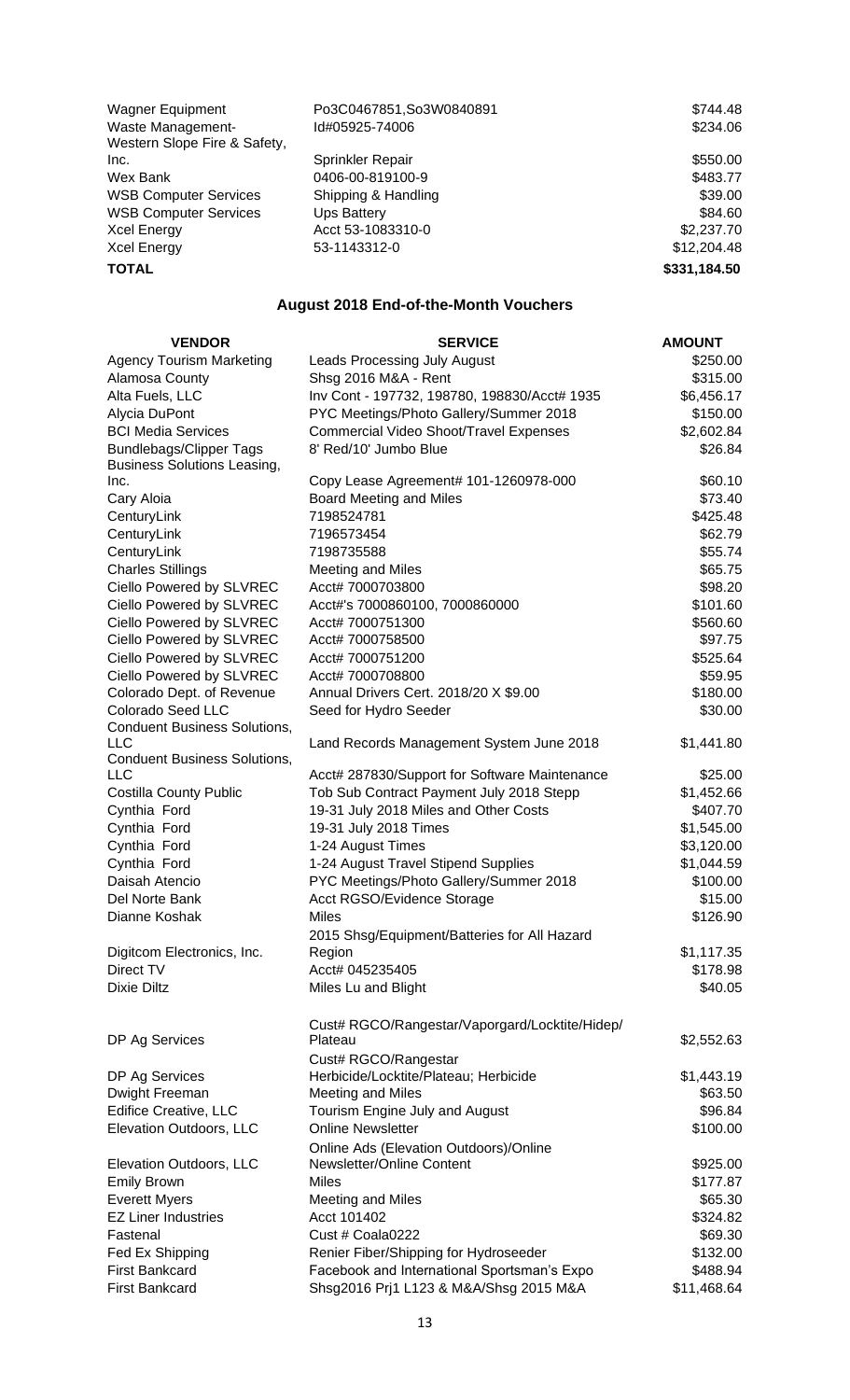|                                                     | Miles and Per Diem to Broomfield State Weed      |                     |
|-----------------------------------------------------|--------------------------------------------------|---------------------|
| Gene Glover                                         | Board                                            | \$257.49            |
| Gobins, Inc.                                        | Cust# 13756                                      | \$128.08            |
| Gobins, Inc.                                        | Acct# 21609/Cont2725-01                          | \$44.22             |
| Gobins, Inc.                                        | Acct# 13756                                      | \$102.12            |
| <b>Great America Financial</b>                      | Agreement# 025-1070947-0000                      | \$349.13            |
| <b>Great America Financial</b>                      | Agreement# 016-0939369-000                       | \$136.17            |
| Grover Hathorn                                      | Miles and Meeting                                | \$63.50             |
| Haynie's Inc.                                       | Acct# 7066 Aug Statement                         | \$813.00            |
| Haynie's Inc.                                       | Toggle Switch for Kubota CChem Motor             | \$5.79              |
| <b>Ida Salazar</b>                                  | <b>Miles</b>                                     | \$330.30            |
| Isabela Arellano                                    | PYC Meetings/Photo Gallery/Summer 2018           | \$200.00            |
| J & S Appliance Service                             | Acct# RGSO                                       | \$257.50            |
| J.J. Keller & Associates                            | Acct# 06-005729                                  | \$456.26            |
| Jade Communications, LLC                            | Acct# 2938                                       | \$86.91             |
| James Jepsen                                        | Accrued Interest for Cop 8155                    | \$70.57             |
| Jean Borrego                                        | Shsg 2016 Proj1 Line 1                           | \$5,000.00          |
| Jean Borrego                                        | Shsg 2016 Proj1 L2                               | \$175.50            |
| Jean Borrego                                        | Shsg Proj1 L3                                    | \$100.69            |
| Jesse McCarty                                       | Overpayment on Motor Vehicle Plate # Ayq630      | \$69.77             |
| Kaleigh Benavides                                   | <b>Miles</b>                                     | \$103.50            |
| <b>KASY</b>                                         | Television Spots for June and July               | \$624.74            |
| Kimbra Transport LP                                 | Inv Cont - 483306, 483307, 483856                | \$15,348.27         |
| Kimbra Transport LP                                 | Acct Rigrdnco                                    | \$5,045.02          |
| KRQE.Com                                            | Television Spots for June and July               | \$982.82            |
| <b>KWBQ</b>                                         | Television Spots for June and July               | \$1,182.98          |
| Lake County Health Dept.                            | <b>July 2018</b>                                 | \$725.00            |
| Leonard Brown                                       | Miles and Meeting                                | \$50.00             |
| Leroy A Romero                                      | Monthly Office Cleaning                          | \$150.00            |
| Lyle Signs, Inc.                                    | Cust# R10011                                     | \$143.42            |
| <b>Maddox Collections</b>                           | Drug Testing                                     | \$85.00             |
| Master Print & Web Design,                          | Webhosting/Domain Rental 3 Month/Search Engine   |                     |
| Inc.                                                | <b>Optimal July August</b>                       | \$305.00            |
| Max Garcia                                          | PYC Meetings/Photo Gallery/Summer 2018           | \$100.00            |
| MDS Waste & Recycle, Inc.                           | Acct# 2016                                       | \$86.07             |
| MDS Waste & Recycle, Inc.                           | For Month of August 2018                         | \$143.00            |
| Meadow Gold Dairies, Inc.                           | Acct# 1052229                                    | \$251.90            |
| Megan Wilson                                        | Mileage - Health Care Facilities/2018 Primary    | \$12.60             |
| <b>Michael Mitchell</b>                             | Miles and Meeting                                | \$65.30             |
| Mobile Record Shredders,                            |                                                  |                     |
| <b>LLC</b>                                          | Shredding                                        | \$65.00<br>\$411.40 |
| Mona Syring                                         | 7/4-7/28/2018/Clerk to the Board                 |                     |
|                                                     | Acct# 4545094/Commercial Spray Repair/Safety     |                     |
| Monte Vista Cooperative                             | Program                                          | \$2,293.47          |
|                                                     | Inv Cont - 21440, 22178, 4216, 4099, 19401/Acct# |                     |
| Monte Vista Cooperative<br>Myers Brothers Truck And | 4531231                                          | \$313.47            |
| Tractor, Inc.                                       | A12/Unit 135/A22                                 | \$426.60            |
| Nancy Molina                                        | <b>Miles</b>                                     | \$154.50            |
| O & V Printing, Inc.                                | Letterhead                                       | \$244.13            |
| O & V Printing, Inc.                                | <b>Ivory Envelopes</b>                           | \$161.24            |
| O & V Printing, Inc.                                | <b>Information Sheets</b>                        | \$51.50             |
| O & V Printing, Inc.                                | Checks                                           | \$92.17             |
| Paxvax, Inc.                                        | Vivotif Cap X2                                   | \$428.00            |
| Peggy J Kern                                        | Mileage - PO/Mileage                             | \$23.85             |
| Pen Craft Design Company                            | Tourism Assistant for July and August            | \$1,600.00          |
| Pro Com, LLC                                        | Saliva Swab                                      | \$21.50             |
| <b>Publishing House</b>                             | <b>Thirst Colorado</b>                           | \$1,090.00          |
| Rio Grande County Museum                            | Yearly Sponsorship                               | \$4,000.00          |
| Rio Grande Hospital                                 | Physical                                         | \$112.37            |
| S & S Distribution, Inc.                            | Water                                            | \$72.00             |
| S & S Distribution, Inc.                            | Water                                            | \$51.40             |
| Saguache Co Public Health                           | Tob Sub Contract Payment/July 2018               | \$2,523.98          |
| Salida Fire Extinguisher                            | 8.14.18                                          | \$465.00            |
| <b>Shamrock Foods Company</b>                       | Inv Cont - 10976207, 10982736/Acct# 86268        | \$3,044.18          |
| Simple Distributors LLC                             | Pages for Minute's Book                          | \$91.00             |
| SLV Behavioral Health Group,                        |                                                  |                     |
| Inc.                                                | Behavioral Health Group Sim- July 2018           | \$10,263.99         |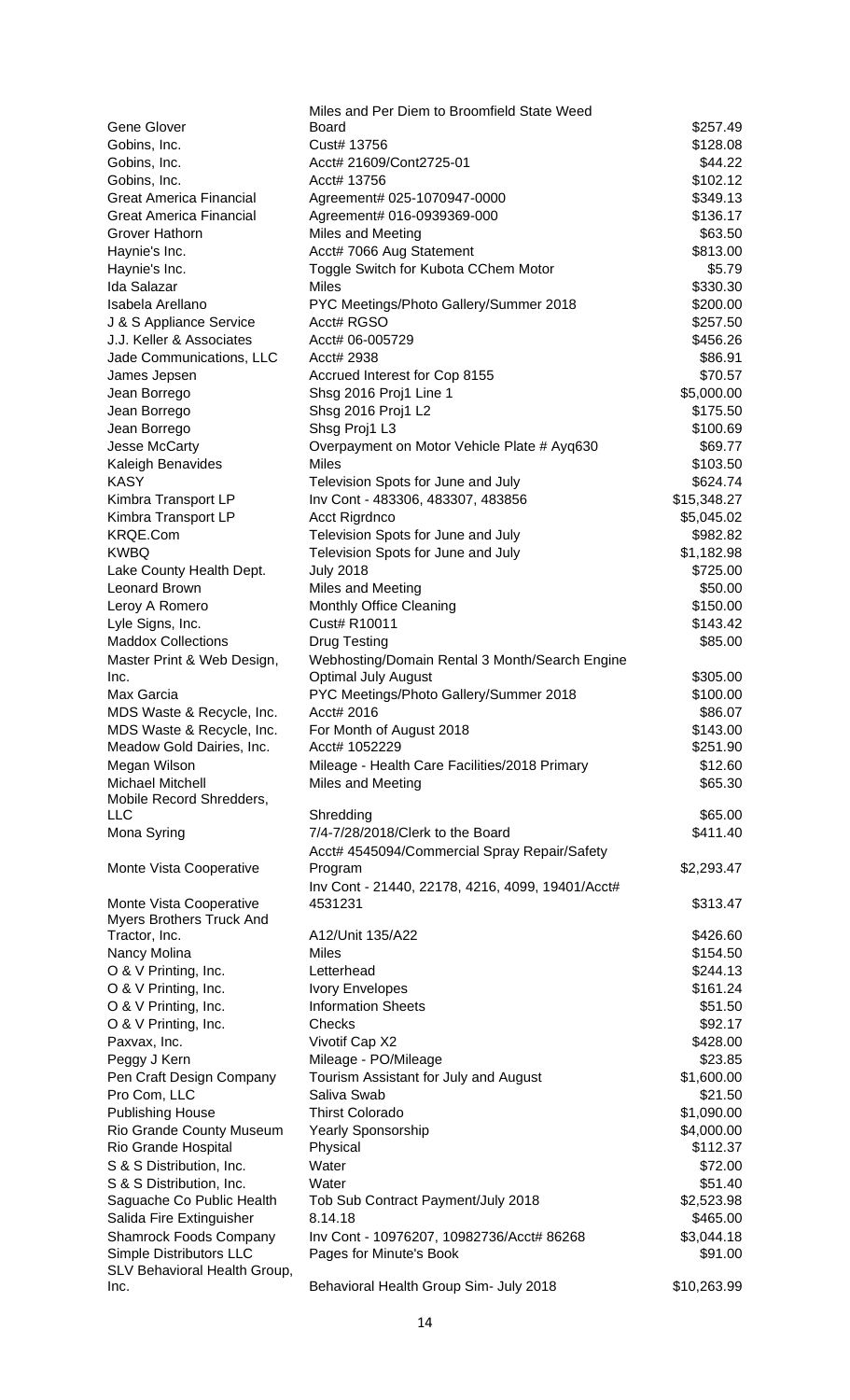| SLV Parts, Inc.               | Acct 7050Shop Work Brush Set/Paint Remover     | \$14.30      |
|-------------------------------|------------------------------------------------|--------------|
| SLV Parts, Inc.               | Acct# 7048                                     | \$297.38     |
|                               | Acct#'s -                                      |              |
|                               | 1337000605/7000235200/7000524700/700054140     |              |
| <b>SLV REC</b>                | $\Omega$                                       | \$497.00     |
| <b>SLV REC</b>                | Sf-4699010705/DN - 759843705                   | \$175.00     |
| South Central Colorado        | County Allocation Request for 2018             | \$20,000.00  |
| South Fork Towing             | Impounded                                      | \$270.00     |
| State of Colorado             | August 2018 Renewals                           | \$570.97     |
| <b>Texas Monthly</b>          | Texas Monthly.Com/E- News                      | \$2,500.00   |
| <b>Total Office Solutions</b> | Dryline/Toner                                  | \$331.32     |
| Town of Del Norte             | Water and Sewer for Moreland Property          | \$58.00      |
| United Reprographic           | Maintenance Agreement/Acct 6573334             | \$114.43     |
|                               | Inv Cont - 3627701908, 3627653418, 3627666318, |              |
| <b>Valero Marketing</b>       | 3627666319/Acct# 124164                        | \$95,061.45  |
| Valero Marketing              | Inv Cont - 3627792747, 3627775948/Cust #124164 | \$63,155.85  |
| <b>Valley Publishing</b>      | Notice of Election/2018 Primary Election       | \$399.00     |
| Valuewest, Inc.               | <b>Commercial Reappraisal Pymt</b>             | \$3,000.00   |
| <b>Verizon Wireless</b>       | Acct# 840202320-00001                          | \$356.12     |
|                               | Inv Cont - Po3C0469207, Po3C0468852,           |              |
|                               | Po3C04688915, S03W0841388, Pooc209813,         |              |
| <b>Wagner Equipment</b>       | Pooc2090814                                    | \$4,025.72   |
| Wex Bank                      | Acct# 0406-00819102-5                          | \$604.10     |
| Wex Bank                      | Acct# 0406-00-821424-9                         | \$5,526.33   |
| William F. Dunn               | Legal Fees for July and August                 | \$1,700.00   |
| <b>WSB Computer Services</b>  | <b>Acct RGSO</b>                               | \$1,392.00   |
| <b>WSB Computer Services</b>  | Maintenance Agreement                          | \$2,500.00   |
| <b>WSB Computer Services</b>  | Toner                                          | \$50.00      |
| <b>Xcel Energy</b>            | Acct# 53-1084871-0                             | \$2,857.23   |
| <b>TOTAL</b>                  |                                                | \$308,229.48 |
|                               |                                                |              |

## **August 2018 Payroll**

| <b>County General:</b>  | \$213,063.66 |
|-------------------------|--------------|
| Road and Bridge:        | \$74,141.21  |
| <b>Social Services:</b> | \$116,946.07 |
| <b>Weed District:</b>   | \$12,275.16  |
| Airport:                | \$1,567.14   |
| <b>Public Health:</b>   | \$20,755.17  |
| <b>TOTAL:</b>           | \$438,748.41 |

Pursuant to C.R.S. 30-25-111(1.5), salary information for all county employees and officials shall be published twice annually in the manner provided in subsection (1) of this section…The first publication shall be in August and shall include each employee's title and gross monthly salary through the prior June.

|                        | <b>GROSS</b>  |
|------------------------|---------------|
| <b>EMPLOYEE</b>        | <b>SALARY</b> |
| Accountant             | \$44,123.16   |
| Accountant             | \$8,205.02    |
| Admin Assistant        | \$29,799.62   |
| Analyst                | \$32,183.92   |
| Appraiser              | \$33,253.14   |
| Appraiser              | \$36,693.39   |
| Appraiser              | \$45,073.86   |
| Case Aid-Living Skills | \$25,309.44   |
| Case Aid-Living Skills | \$27,488.14   |
| Case Manager           | \$6,299.88    |
| Case Manager           | \$20,214.54   |
| Case Manager           | \$28,862.34   |
| Case Manager           | \$29,965.80   |
| Case Manager           | \$34,420.26   |
| Case Manager           | \$23,628.29   |
| Caseworker             | \$36,612.09   |
| Caseworker             | \$35,521.80   |
| Caseworker             | \$35,913.84   |
| Caseworker             | \$38,161.50   |
| Caseworker             | \$37,659.24   |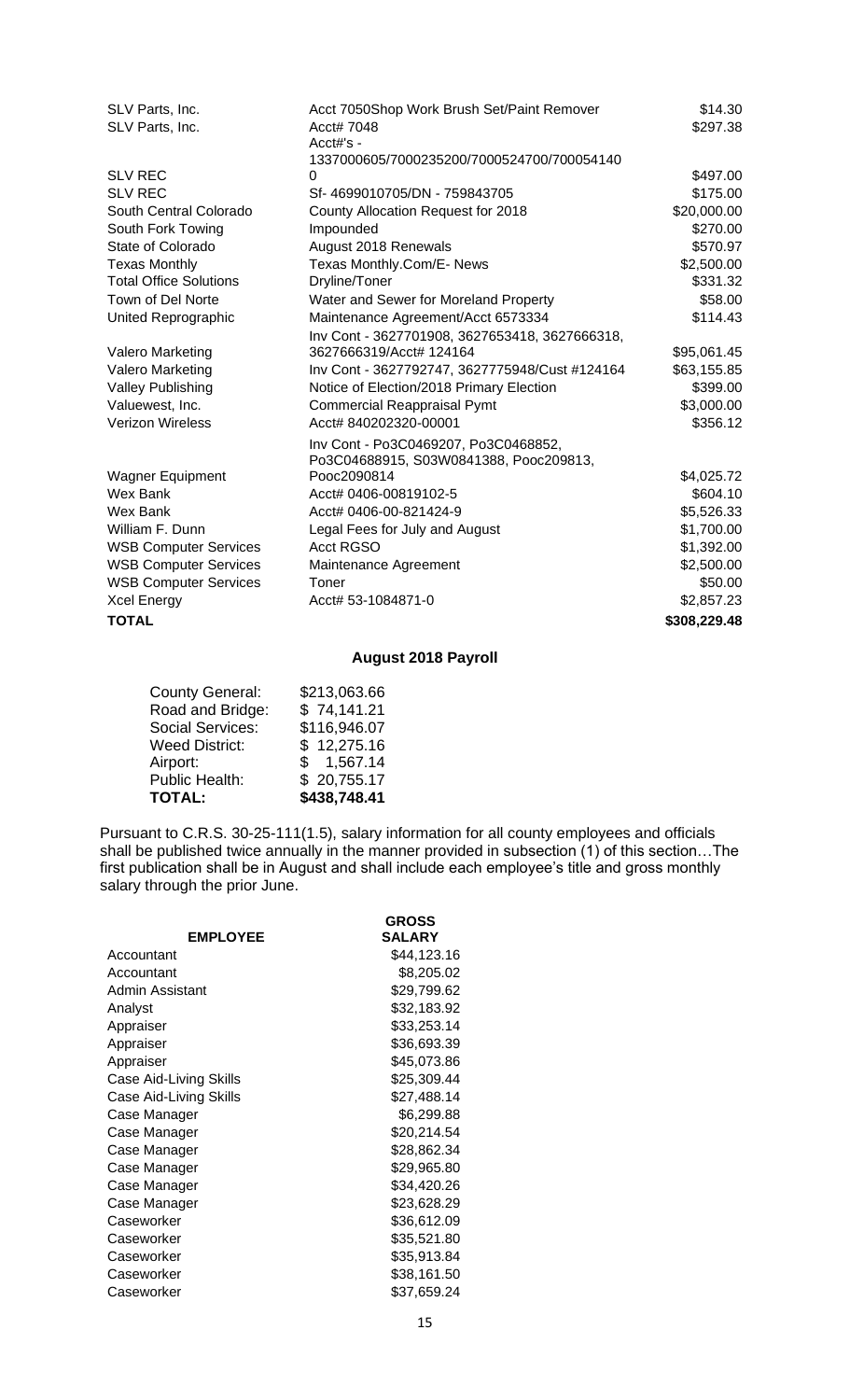Civil Process Server Clerk \$28,261.68 Clerk \$2,541.53 Clerk \$27,645.52 Clerk \$26,770.36 Clerk \$24,839.47 Clerk \$31,494.14 Clerk \$3,056.73 Clerk \$41,945.91 Clerk \$36,731.04 Clerk/Typist/Secretary Clerk/Typist/Secretary Clerk/Typist/Secretary **Custodian** Custodian Custodian Custodian **Custodian Custodian** Department Head Department Head Department Head Department Head Department Head Department Head Department Head Department Head Department Head Department Head Deputy Officer Deputy Officer Deputy Officer Deputy Officer Deputy Officer Deputy Officer Deputy Officer Deputy Officer Deputy Officer Deputy Officer Deputy Officer Deputy Officer Deputy to Elected Official Deputy to Elected Official Deputy to Elected Official Deputy to Elected Official Deputy to Elected Official Dispatch/Detention Officer Dispatch/Detention Officer Dispatch/Detention Officer Dispatch/Detention Officer Dispatch/Detention Officer Dispatch/Detention Officer Dispatch/Detention Officer Dispatch/Detention Officer Dispatch/Detention Officer Dispatch/Detention Officer Dispatch/Detention Officer Dispatch/Detention Officer Dispatch/Detention Officer Dispatch/Detention Officer Dispatch/Detention Officer Dispatch/Detention Officer Dispatch/Detention Officer Dispatch/Detention Officer Dispatch/Detention Officer **Elected Official Elected Official** 

| \$45,278.05<br>\$28,261.68 |
|----------------------------|
| \$2,541.53                 |
| \$27,645.52                |
| \$26,770.36<br>\$24,839.47 |
| \$31,494.14                |
| \$3,056.73<br>\$41,945.91  |
| \$36,731.04                |
| \$23,107.91                |
| \$23,107.98<br>\$29,506.40 |
| \$25,632.68                |
| \$84.08<br>\$588.81        |
| \$23,950.92                |
| \$15,556.06<br>\$36,231.36 |
| \$91,299.90                |
| \$81,888.42                |
| \$43,707.72<br>\$61,363.26 |
| \$39,965.52                |
| \$17,766.96<br>\$58,786.68 |
| \$80,223.60                |
| \$14,710.55                |
| \$43,488.30<br>\$23,414.73 |
| \$29,897.70                |
| \$39,306.47<br>\$14,531.77 |
| \$10,098.21                |
| \$34,951.50<br>\$31,318.45 |
| \$29,730.52                |
| \$29,775.07                |
| \$28,042.73<br>\$20,599.94 |
| \$44,544.62                |
| \$2,300.00<br>\$4,800.00   |
| \$40,288.89                |
| \$34,617.20                |
| \$43,575.54<br>\$34,210.61 |
| \$35,180.79                |
| \$37,625.07<br>\$60,437.93 |
| \$34,563.89                |
| \$16,850.32<br>\$15,872.91 |
| \$26,698.53                |
| \$27,462.56                |
| \$27,956.83<br>\$30,944.82 |
| \$28,115.19                |
| \$27,424.29<br>\$27,665.63 |
| \$10,397.85                |
| \$14,681.40<br>\$4,513.12  |
| \$6,321.89                 |
| \$15,695.24<br>\$22,100.04 |
| \$61,120.04                |
|                            |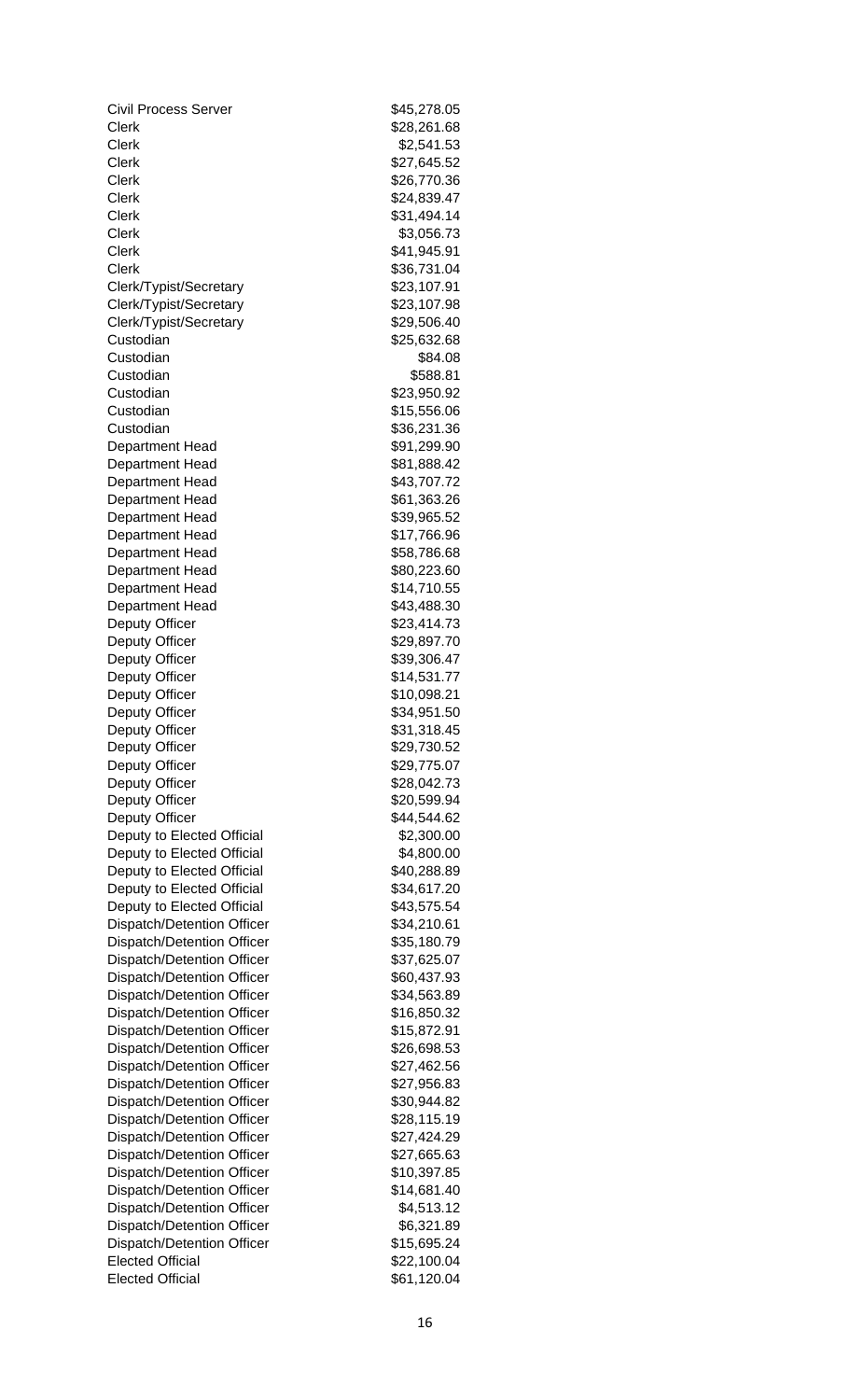| <b>Elected Official</b>   | \$49,700.04 |
|---------------------------|-------------|
| <b>Elected Official</b>   | \$49,700.04 |
| <b>Elected Official</b>   | \$49,700.04 |
| <b>Elected Official</b>   | \$49,700.04 |
| <b>Elected Official</b>   | \$49,700.04 |
| <b>Elected Official</b>   | \$66,600.00 |
| <b>EPSDT Case Manager</b> | \$31,424.22 |
| <b>Equipment Operator</b> | \$21,913.00 |
| <b>Equipment Operator</b> | \$30,005.97 |
| <b>Equipment Operator</b> | \$28,935.37 |
| <b>Equipment Operator</b> | \$29,016.41 |
| <b>Equipment Operator</b> | \$28,952.99 |
| <b>Equipment Operator</b> | \$29,867.07 |
| <b>Equipment Operator</b> | \$30,294.38 |
| <b>Equipment Operator</b> | \$30,467.70 |
| <b>Equipment Operator</b> | \$31,331.60 |
| <b>Equipment Operator</b> | \$36,210.16 |
| <b>Equipment Operator</b> | \$34,212.72 |
| <b>Equipment Operator</b> | \$43,789.78 |
| <b>Equipment Operator</b> | \$45,499.23 |
| <b>Equipment Operator</b> | \$49,700.97 |
| <b>Equipment Operator</b> | \$50,457.35 |
| <b>Equipment Operator</b> | \$49,992.09 |
| Foreman                   | \$53,270.16 |
| Foreman                   | \$55,869.16 |
| Income Maint. Technician  | \$22,458.24 |
| Income Maint. Technician  | \$27,794.47 |
| Income Maint. Technician  | \$31,922.66 |
| Income Maint. Technician  | \$23,442.79 |
| Income Maint. Technician  | \$721.35    |
| Income Maint. Technician  | \$28,387.70 |
| Income Maint. Technician  | \$30,029.28 |
| Income Maint. Technician  | \$27,198.54 |
| Income Maint. Technician  | \$27,198.54 |
| Income Maint, Technician  | \$31,868.76 |
| Income Maint. Technician  | \$23,969.64 |
| Income Maint. Technician  | \$4,692.68  |
| Income Maint. Technician  | \$28,302.12 |
| Intern - Clerk            | \$844.90    |
| Intern - Clerk            | \$893.18    |
| Jail                      | \$37,087.50 |
| Jail Cook                 | \$10,794.55 |
| Jail Cook                 | \$26,565.22 |
| Jail Cook                 | \$4,889.65  |
| Legal Technician          | \$33,995.40 |
| Legal Technician          | \$34,731.96 |
| Legal Technician          | \$3,543.83  |
| Legal Technician          | \$27,336.54 |
| Manager                   | \$6,792.15  |
| Manager                   | \$5,275.60  |
| Manager                   | \$13,682.86 |
| Manager                   | \$50,632.02 |
| Mechanic                  | \$49,719.84 |
| <b>Nurse</b>              | \$29,862.33 |
| Nurse                     | \$43,802.88 |
| <b>Office Assistant</b>   | \$25,203.36 |
| <b>Office Assistant</b>   | \$26,860.44 |
| <b>Office Manager</b>     | \$31,228.04 |
| <b>Office Manager</b>     | \$35,082.84 |
| Office Manager            | \$25,385.28 |
| <b>Office Manager</b>     | \$35,284.32 |
| <b>Office Manager</b>     | \$45,592.53 |
| Part-Time Case Aide       | \$2,578.39  |
| Part-Time Case Aide       | \$1,265.64  |
| Part-Time Deputy          | \$2,857.92  |
| Part-Time Deputy          | \$1,472.64  |
| Part-Time Deputy          | \$18,420.45 |
|                           |             |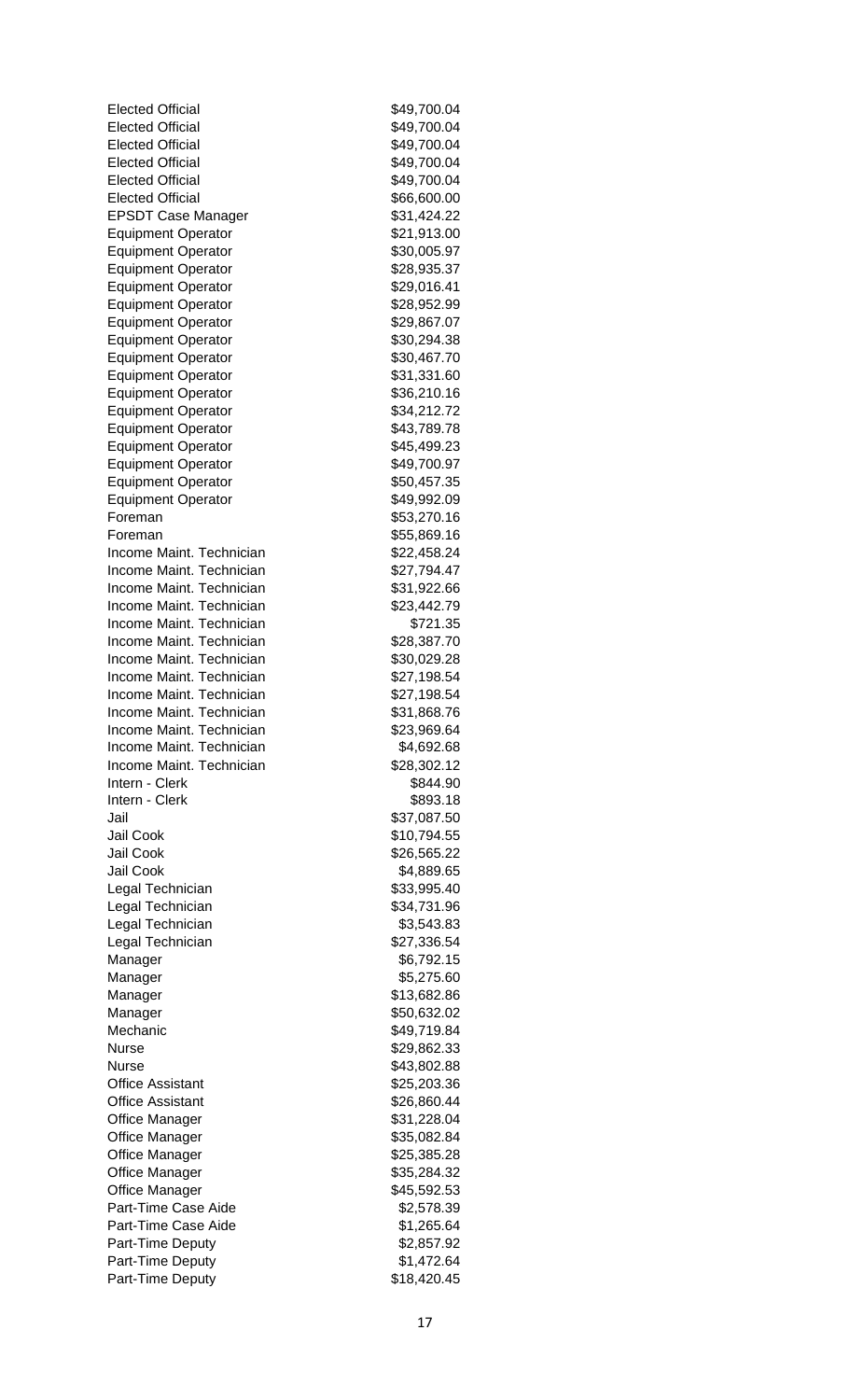| Part-Time Deputy             | \$23,154.06    |
|------------------------------|----------------|
| Part-Time Equipment Operator | \$5,541.23     |
| Part-Time Staff              | \$15,258.76    |
| Part-Time Building Inspector | \$2,936.25     |
| PC Spray Operator            | \$1,880.00     |
| PC Spray Operator            | \$1,838.05     |
| PC Spray Operator            | \$1,508.11     |
| PC Spray Operator            | \$1,609.52     |
| PC Spray Operator            | \$1,386.09     |
| PC Spray Operator            | \$1,142.50     |
| PC Spray Operator            | \$2,163.26     |
| PC Spray Operator            | \$1,686.35     |
| PC Spray Operator            | \$2,542.40     |
| PC Spray Operator            | \$1,632.50     |
| PC Spray Operator            | \$3,120.00     |
| Unit Supervisor              | \$31,727.94    |
| Unit Supervisor              | \$55,482.06    |
| <b>Unit Supervisor</b>       | \$32,890.69    |
| Unit Supervisor              | \$45,516.06    |
| Unit Supervisor              | \$54,034.38    |
| Unit Supervisor              | \$37,027.39    |
| Unit Supervisor              | \$43,458.80    |
| Unit Supervisor              | \$56,720.70    |
| Weed Inspector               | \$1,857.50     |
| Weed Inspector               | \$3,233.72     |
| Welder                       | \$50,182.95    |
| <b>TOTAL</b>                 | \$5,062,063.93 |

At 9:26 a.m., Jessica Bogner, Wall, Smith, Bateman, was in attendance to present the County's 2017 audit. Ms. Bogner explained that Wall, Smith, Bateman conducted a risk assessment of the County's financial statements. In Wall, Smith, Bateman's opinion, the financial statements are correct. Ms. Bogner stated that the County must operate with property and sales taxes.

A supplemental budget will be drafted for the Department of Public Health, due to a grant in the amount of \$29,000.00 that was not entered properly.

Ms. Bogner reported that a material weakness concerning internal controls was found, and there were no other deficiencies. This is the third year with such a finding, so 40 percent of the financial statements had to be audited. Temporary Assistance for Needy Families, Low Income Energy Assistance Program, and Medicaid statements were used; no material weaknesses were found.

Ms. Wisdom has evaluated the control structure, and Ms. Bogner recommended that this be continued. Ms. Wisdom stated that the finding of material weakness was not a surprise, and the internal controls will be in place by December 2018. She explained that changes in controls have been documented. She also stated that an employee has been hired who will manage grants. Ms. Wisdom explained that a fixed assets program has been installed.

Ms. Wisdom stated that the Administration Office is using a team approach to managing the County's accounting; employees are being cross trained. Commissioner Shriver said that there are too many duties for a limited staff. Ms. Bogner said that cross training is very important, and noted that Ms. Wisdom should be in a review position to add an extra level of control.

Commissioner Shriver asked Ms. Bogner about her opinion of the CIC accounting software. Ms. Bogner said it is not her favorite program, but it did provide remote access to the County's files. This allowed the auditors to remain in their offices and limited their time on site.

Ms. Bogner reported that the audit is due to the State auditor and to the federal government by September 30, 2018. Commissioner Shriver moved to accept the County's 2017 audit as presented. Commissioner Bothell seconded the motion and the motion carried. NOTE: The full 2017 audit will be posted on the County's website.

At 9:55 a.m., the Board adjourned to the Board of the Department of Social Services.

At 10:15 a.m., the meeting resumed. Doug Gordon, Dustrol Inc., was present to distribute promotional materials. Dustrol recycles asphalt, and Mr. Gordon asked the Board to consider the company for future work.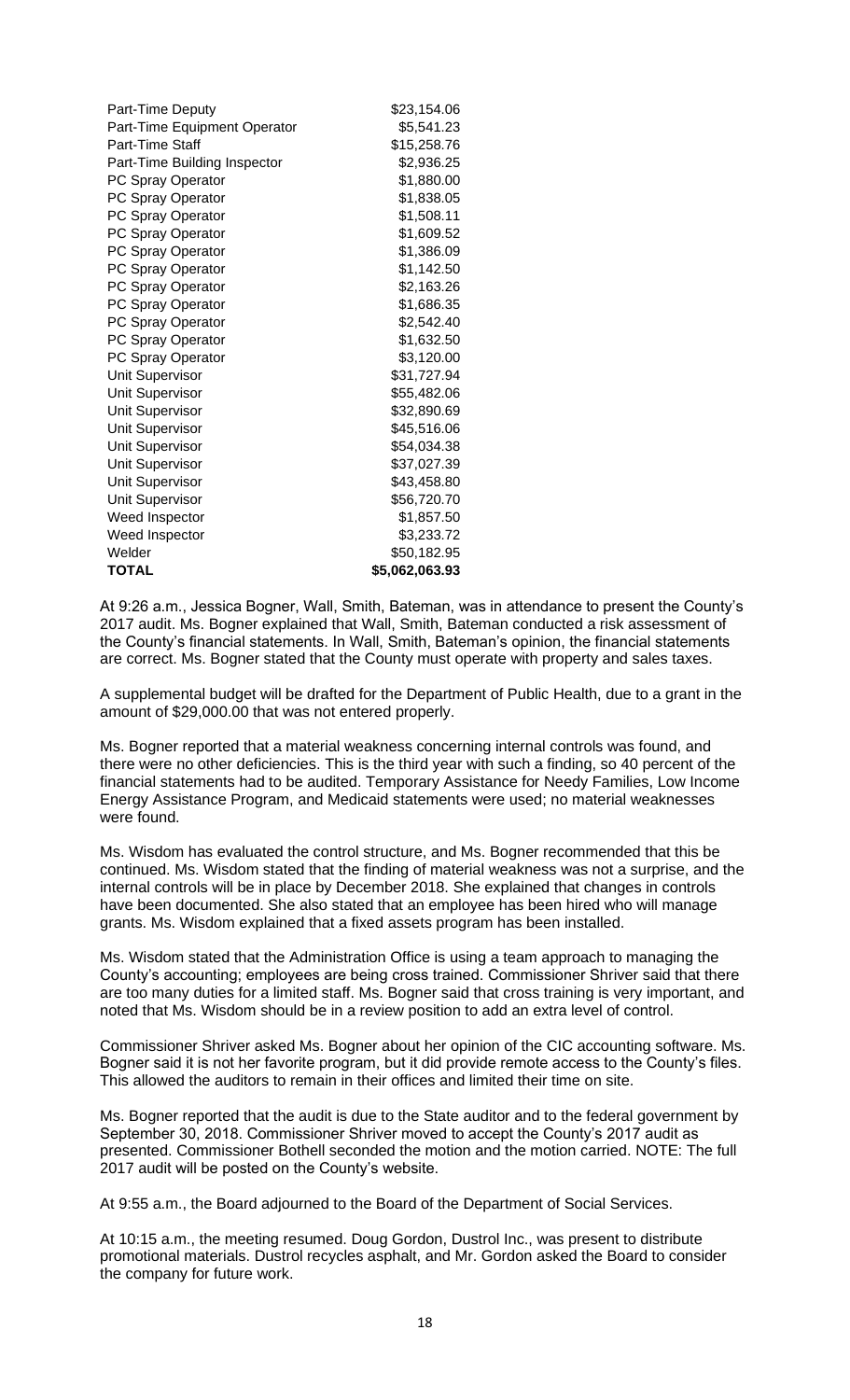At 10:17 a.m., Kristy Dennis, Human Resources Department, and Lou Schultz and Emery Ball, Worksite Benefit Specialists, LLC, were present to discuss American Fidelity benefits. Ms. Dennis explained that American Fidelity offers support benefits such as disability, cancer, and accident insurance. Some County employees have enrolled in these benefits.

Ms. Ball explained that WBS has been in business for 25 years and represents A+ rated companies. He said that American Fidelity provides benefits to schools and provides many services.

Ms. Dennis said that when a Flexible Spending Plan was originally presented, she was not in favor of it because of the County fees and financial liability. Mr. Ball stated that other counties love the Flex plan, because American Fidelity assumes all the risk. He said that there are no set-up fees and that the document set-up fee will be waived. The update fee will also be waived, as will the uniform risk coverage fee. Mr. Ball explained that the amount of money in an employee's Flex plan has to be in the account on day one, so there is a risk of the employee leaving the County's employment.

Commissioner Bothell asked if all the money in the Flex plan account has to be spent in one year. Mr. Schultz explained that up to \$500.00 can be rolled over; the remaining funds have to be spent or they will be lost. He said this would be a powerful benefit for County employees. If an employee leaves the County, American Fidelity assumes the liability for any funds spent on the employee. In the past, the County would have been liable. Mr. Schultz explained that the Flex plan benefit provides a FICA benefit to the County.

Commissioner Bothell asked if there are costs for the employees. Mr. Schultz explained that the employees contribute to the Flex plan before taxes. Mr. Ball said that limits can be placed on the Flex plans. For example, the minimum plan could be in the amount of \$500.00; the maximum could be in the amount of \$2,500.00. Ms. Dennis added that an employee can adjust the amount each year. Mr. Ball said that WBS would meet with each employee every year.

Commissioner Shriver expressed concern about the amount of administrative work this plan would create. Mr. Schultz said that WBS will keep the County in compliance with IRS and Department of Labor regulations. Mr. Ball said that the administrative workload would not be increased. Commissioner Bothell asked Ms. Dennis about the amount of extra work a Flex plan would create. Ms. Dennis said that deduction codes would have to be entered into the payroll system. Ms. Wisdom stated that explaining the benefits to new employees, especially in years when there is high turnover, is more work. Mr. Schultz suggested that a single date be set for when employees can enroll. Ms. Wisdom agreed.

The Board, Mr. Schultz, and Mr. Ball discussed other details of the program and possible times to begin the plan year. Chairman Glover suggested that the Board discuss the Flexible Spending Plan in detail so that a good decision can be made.

At 11:22 a.m., Ms. Wisdom reported that she had not received a telephone call from the District Attorney, so there would be no presentation.

Chairman Glover asked for Commissioners' updates.

Commissioner Bothell reported taking a Local Emergency Planning Commission tour regarding co-op fuel. Emergency planning was discussed.

Commissioner Bothell reported that the Regional Emergency and Medical Trauma Services Advisory Council's board is organized and its budgets have been approved.

Commissioner Bothell reported that a new 911 service for Apple cell phones will communicate a user's location in several ways. She said the cost is reasonable and the service may be added to 911.

Commissioner Shriver reported that a Development Resources Group subcommittee has been formed to discuss business memberships. She explained that the subcommittee is re-evaluating business memberships because the dues structure is not feasible to attract business members. Some exceptions have already been made and Commissioner Shriver said that this is not good.

Chairman Glover reported that he attended the recent Town of South Fork Town Board meeting. He said that the board handles its business in a work session then votes on its decisions in the regular meeting. Chairman Glover said that South Fork is reporting good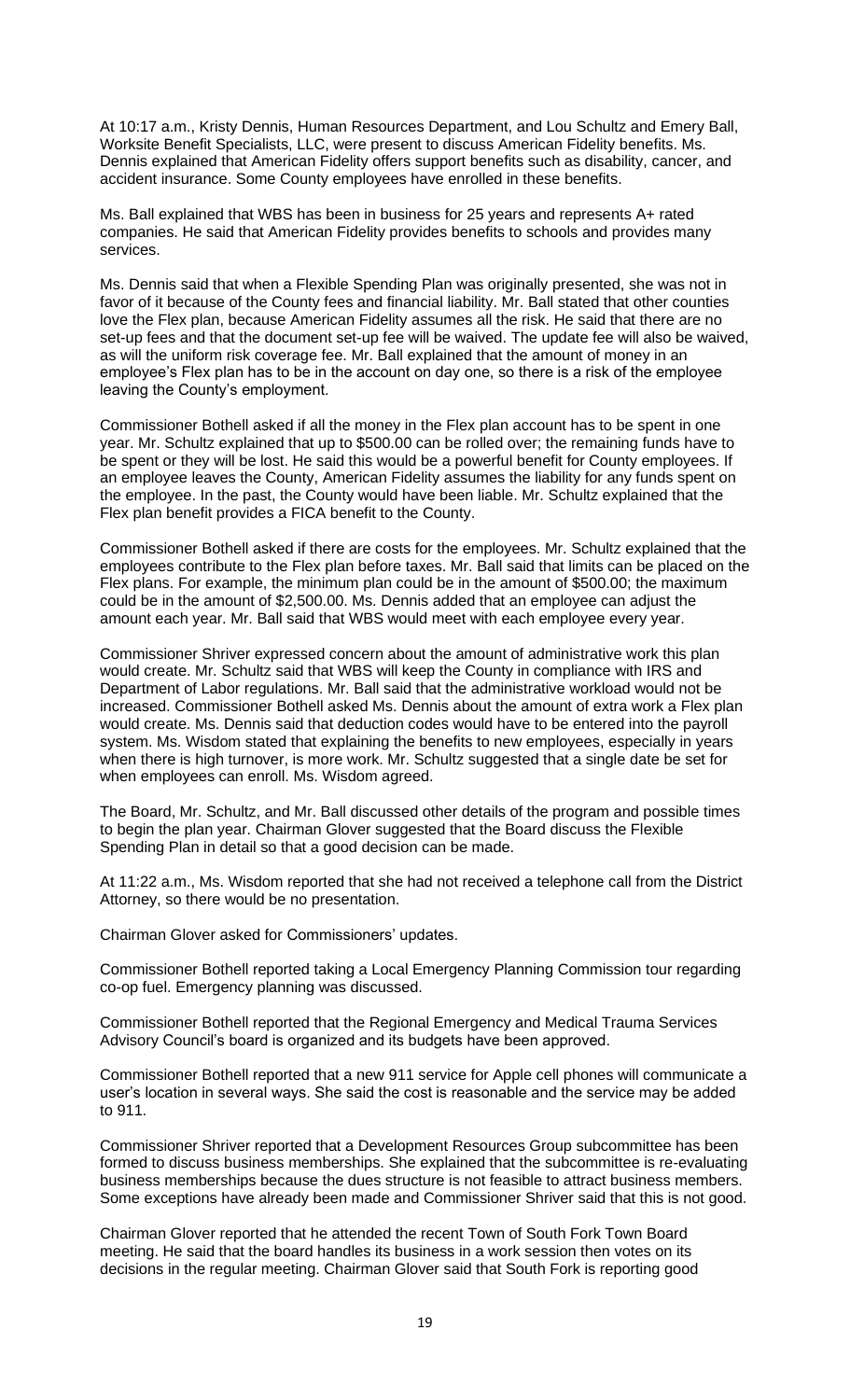tourism numbers this year. Chairman Glover reported that South Fork is working with the Colorado Department of Transportation to install an all-terrain vehicle bridge on Highway 149.

Chairman Glover reported attending the State Weed District meeting last week. He noted that the Valley is used for testing, but the State does not hold its Weed District meetings in the Valley. He said he was successful in getting the board to agree to a meeting in the Valley in October and to add puncture vine to the noxious weed list. Ms. Wisdom suggested that Chairman Glover talk with the Alamosa Convention Center and the Welcome Center so that goodie bags can be created for this meeting.

At 11:30 a.m., Ms. Wisdom presented the intergovernmental agreement between the County and Sargent schools to provide a school resource officer for the Sargent school. Commissioner Shriver asked for the amount of the contract. Ms. Wisdom said the contract will not exceed the amount of \$30,000.00 from Sargent, which will provide half of the officer's salary and benefits. The contract will be in force for 1 year and will be negotiated every year. Commissioner Bothell moved to approve the contract. Commissioner Shriver seconded the motion and the motion carried. The contract was signed.

Ms. Wisdom reported receiving a bid for a vault bathroom at Summitville from CXT Concrete Buildings in the amount of \$21,170.00. Randy Kern, Building Department, joined the meeting. Ms. Wisdom explained that the bathroom is a pre-fabricated structure. Commissioner Shriver explained that it looks like it is made of wood and a rock fascia can be added. Mr. Kern added that the structure looks like other Forest Service bathrooms. Commissioner Shriver noted that the Forest Service recommended this product. She also stated that the retail price of the bathroom was used on the grant proposal but the price from CXT is a sole source price. Commissioner Shriver explained that the Loveland company did not bid on the bathroom, and said that if the CXT contract is signed today, the bathroom can be installed by the end of the year. The bid has been reviewed by the Colorado Department of Public Health and Environment.

Mr. Kern said the bathroom is handicap accessible, and added that the vault will be pumped out regularly.

Commissioner Shriver reported that with the sole source price, the project is now under budget. Commissioner Bothell asked for clarification on the grants that will fund the project. Commissioner Shriver explained that DRG will provide \$8,700.00; the Forest Service will provide \$5,000.00; and the County will provide \$8,700.00. She said that El Pomar will meet in September and may contribute up to \$15,500.00 to the project. She also said that if El Pomar does not provide funding, there is a back-up. She stressed that no County general funds will be used for this project, and noted that Conservation Trust funds have been committed for the entire project. She also said that the bathroom should be installed in October. Mr. Kern said that an onsite water treatment system permit will be issued, and the fee to the County will be waived. Commissioner Shriver moved to sign the contract with CXT so that materials can be ordered and that the OWTS permit fee in the amount of \$273.00 will be waived. Commissioner Bothell reiterated the funding sources and asked where the back-up funds will come from. Commissioner Shriver said the back-up funds will come from the Outcalt Foundation. Commissioner Bothell seconded the motion. Ms. Wisdom explained that the Conservation Trust funds need to be spent on recreational projects or they will no longer be available. Commissioner Shriver said that Commissioner Bothell is stalling the project. Commissioner Bothell said she wants to make sure she understands what is happening. Commissioner Shriver said that the public has been given misinformation about this project. She said the project is good for the community. A vote was taken and the motion carried. The contract was signed.

Ms. Wisdom requested approval to appoint Chairman Glover as the CCI legislative appointee. Commissioner Bothell asked if there is one meeting per year. Ms. Wisdom said there may be more meetings, depending on needed legislation. Commissioner Shriver moved to approve Chairman Glover as the CCI legislative appointee. Commissioner Bothell seconded the motion and the motion carried.

Ms. Wisdom outlined the County's vehicle fleet: The Assessor's Office has one van; the Coroner has one van; and there are three other vehicles that can be used. Ms. Wisdom stated that a vehicle is needed for the Emergency Manager to use. She also explained that the County owns a 2005 Taurus that no one likes to drive. Ms. Wisdom said that the Assessor's Office's van is not suitable for driving in the Jasper area, and the Coroner's van needs a great deal of work. She suggested that four vehicles be taken to auction along with some other items, and the proceeds from the sales be used to purchase a four-wheel-drive vehicle that can be shared by the County's departments. She also suggested purchasing a separate vehicle for the Emergency Manager. Chairman Glover recommended that a used vehicle be purchased.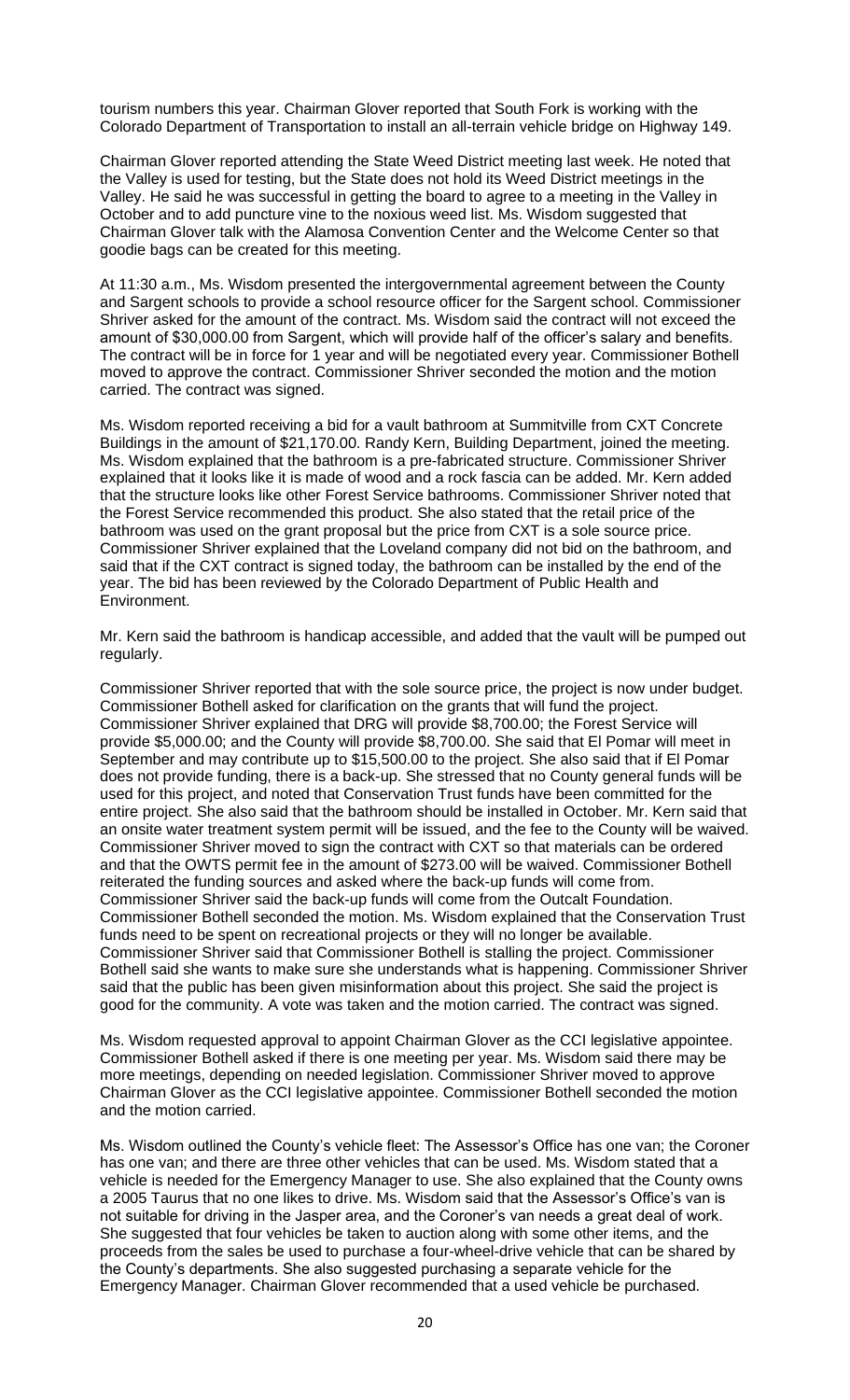Commissioner Bothell stated that Patrick Sullivan, Road and Bridge Department, discussed purchasing a new pick up. Ms. Wisdom said that a new Road and Bridge Department pick up was purchased this year, so the old pick up is not available. Ms. Wisdom said that the County fleet currently consists of two Edges and a Taurus.

Ms. Wisdom explained that the Assessor's Office will give up its van, as long as there is a vehicle its staff can use. Chairman Glover said that the Taurus has 80,000 miles on it. Commissioner Bothell said that an auction would be a good way to sell the vehicles and other items. Chairman Glover recommended that low dollar amounts for the vehicles be determined. Commissioner Bothell suggested that the Sheriff's Department might have vehicles that could be auctioned as well. The consensus of the Board was to agree to sell the vehicles and other items at auction.

Ms. Wisdom reported that the 26<sup>th</sup> annual Make a Difference Day event at the landfill will be held on October 27, 2018. She received a letter requesting that the landfill be open on this day. Chairman Glover said he would speak to Jim Clare, and Commissioner Shriver said that the letter should be forwarded to the landfill board for approval. Ms. Wisdom will send the letter to the landfill board with a note of support from the BOCC.

Ms. Wisdom reported that Kids Count in Colorado Day is scheduled for September 11, 2018, from 11:30 a.m., to 1:00 p.m.

Ms. Wisdom reported receiving a letter of interest from Andrew Achley. He is interested in the open positions on the Board of Adjustment, the Planning and Zoning Board, and other positions.

Ms. Wisdom reported receiving a request from David Zimmer to close a road. She said she has received other similar requests from Jasper and Alpine Village, and noted that other counties have a process for closing roads. She asked the Board if it would prefer a more formal process. Commissioner Shriver explained that when road closure requests have been received in the past, the Board has discussed the request with Patrick Sullivan, Road and Bridge Department. Commissioner Bothell asked if the County has a road closure policy. Ms. Wisdom said it does not. Commissioner Shriver said the requests are not made frequently, and usually come from Jasper or Alpine. She suggested that the current request be reviewed. Ms. Wisdom suggested that she create a more formal policy for this issue. The consensus of the Board was to agree.

Ms. Wisdom reported that Alamosa County offers its employees four health plans. She suggested that Rio Grande County could offer its employees a choice of a \$1,000.00 or a \$2,500.00 deductible. Ms. Wisdom pointed out, however, that Alamosa County's health plans do not include vision or dental insurance; Rio Grande County currently does provide these services. While the County's family health plans might need to be adjusted, she said that the County's health plan is in line with other counties' plans.

Commissioner Bothell said that the complaints she has heard are that the cost of insurance decreases the amount employees receive in wages. She said it would be good to give employees an option. Chairman Glover said this would depend on how much the County can afford. He also expressed concern that the Administrative workload would increase. Ms. Wisdom acknowledged that it will take time, if options are offered. Commissioner Bothell asked if a gap plan could be offered. Commissioner Shriver said that the options need to be analyzed. Ms. Wisdom added that the amount that the County will cover needs to be considered. Commissioner Bothell said that the cost of a gap plan needs to be determined. Ms. Wisdom will research the options and speak to CTSI, after which, a decision can be made.

Ms. Wisdom reported that a grant is available to reimburse law enforcement and District Attorneys for expenses related to investigation and prosecution of gray- and black-market marijuana. An application can be obtained from the Sheriff or the District Attorney.

Ms. Wisdom reported that the next CCI meeting will be on September 28, 2018. There will be a meeting of the Gallagher Interim Committee on October 3, 2018.

Ms. Wisdom distributed the County's revenue and expenses through July 2018. She said that the capital expenditures budget needs to be corrected. A supplemental budget will be drafted for the Tourism Board.

Ms. Wisdom asked if a letter regarding the new trucking rules is needed. Commissioner Shriver said a letter is not needed, but the Board should be aware of the new rules.

At 12:10 p.m., the meeting recessed.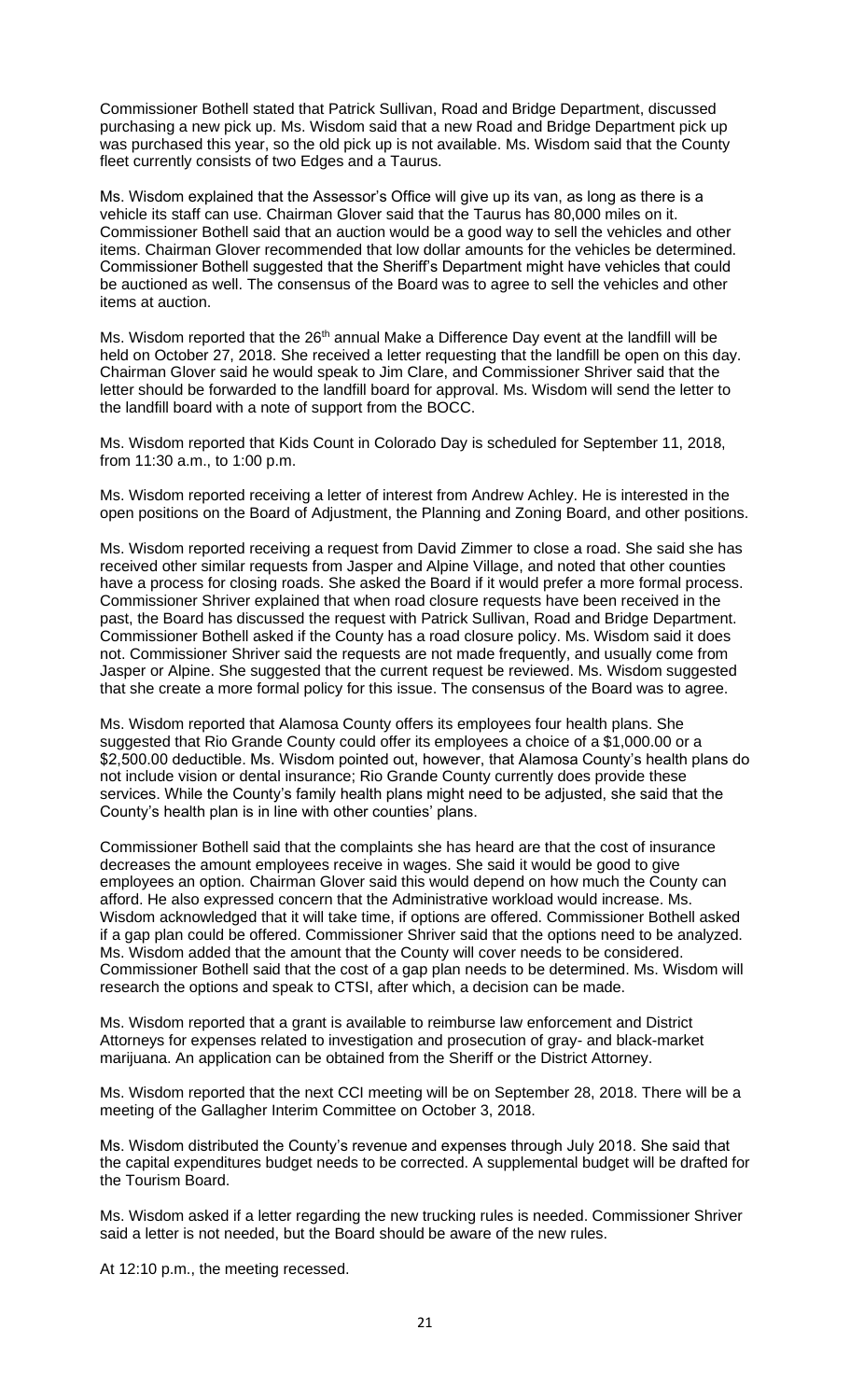At 1:34 p.m., a public hearing was called to order. Dixie Diltz, Land Use Department, County Attorney Bill Dunn, and Bobby Murphy, Patricia McCord, Tom Nutt, and Eric Schwiesow, Terlingua Management Trust, were present regarding the replat of a minor subdivision of land.

Ms. Diltz explained that the owner of the property, the Terlingua Management Trust, is requesting the division of tract 5 of the Joe Murphy Subdivision into two parcels. The property is zoned agricultural estate and has one residence. Neighbors were notified of the application on June 27, 2018; notice of the public hearing was published in the Monte Vista Journal on July 11, 2018. The application was heard by the Planning and Zoning Board on August 21, 2018; the Planning and Zoning Board recommended denial of the application.

Ms. Diltz explained that an application for a minor subdivision of land was approved in 1983, which created six lots. This complied with land use codes then, where the maximum number of lots was 10. Ms. Diltz said that the land use code changed in 2005; the current code now allows for a maximum of five lots in a minor subdivision. Ms. Diltz said that this application would be a "legal, nonconforming subdivision." Ms. Diltz also recommended denial of the application because seven lots would be created, which would be considered a major subdivision. Commissioner Bothell asked for clarification on what constitutes a major subdivision. Ms. Diltz said that a major subdivision would require utilities, roads, flood plain planning, and emergency vehicle access. Chairman Glover asked if all parties understood, in 1983, that ten lots was the maximum. Ms. Diltz said they did, adding that in the first application, five lots were created and called Boyd Valley. However, before that was recorded, a sixth lot was added and the subdivision was recorded as Joe Murphy Valley.

Attorney for the Terlingua Management Trust, Eric Schwiesow, said that the statement that the subdivision does not meet the land use code is incorrect. He said it is not a subdivision, but it is rather a replat of the property. He stated that this change would not alter the original subdivision process. He distributed copies of the 1983 Planning and Zoning Board's minutes where the original application was discussed. He said the sixth lot was reviewed and the changes were in compliance with land use code. He asked if the new application is consistent with the original order. He stated that the BOCC should abide with the original rules from 1983.

Mr. Schwiesow explained that the original intent was to divide the property for the owner's grandchildren. He said there are two steps to making today's decision. The first step is to determine if the original intent is altered. The second step is to consider the five steps required to replat the property. He said that (1) the replat does not affect the original purpose of the property; (2) it does not result in impaired access; (3) it does not result in impaired access for utilities; (4) it does not create lots that would not be allowed by the County; and (5) it will result in creating a benefit to the public or the owners. He said that all criteria for replatting the property are met.

County Attorney Bill Dunn responded, saying he does not interpret the land use code in the same way Mr. Schwiesow does. He said that the Planning and Zoning Board's concern is that the property might be further fragmented. He asked if the next generation might not also want further division of the land. Mr. Dunn also pointed out that this subdivision would create lots that would not be allowed if someone applied for a subdivision now. He said that the land use code language is not ambiguous.

Mr. Schwiesow stated that there is a signed agreement of all the other property owners that this subdivision is acceptable to them. Ms. McCord said that her family has always spent time on this property. She said that all she wants is a line to divide the inheritance.

Chairman Glover said that when he first reviewed the application, he thought it best to deny it because it would not be fair to allow a major subdivision. However, he said he could see both sides of the issue. He asked what precedent would be set for the future, if this application was approved. Mr. Schwiesow said to review the first step of the replat steps (the original purpose of the property). Chairman Glover said that the land use code book could be adjusted. He asked Mr. Dunn where the County stands legally. Mr. Dunn said that the decision of the BOCC can be appealed in District Court. For the appeal to be successful, it would have to be found that the decision was arbitrary or capricious. He said that the decision would not be either. He also stated that the recommendation of the Planning and Zoning Board is merely a recommendation. The BOCC has the authority to confirm or deny the recommendation.

Chairman Glover said that this is a commonsense decision. Commissioner Shriver added that the original application was approved under one set of rules and now there is another set. She recommended that today's rules be followed. She asked if the property is owned in joint tenancy. Ms. Diltz said that Ms. McCord quick claimed the property to her brother for financial reasons and is now wishing to reinstate her ownership.